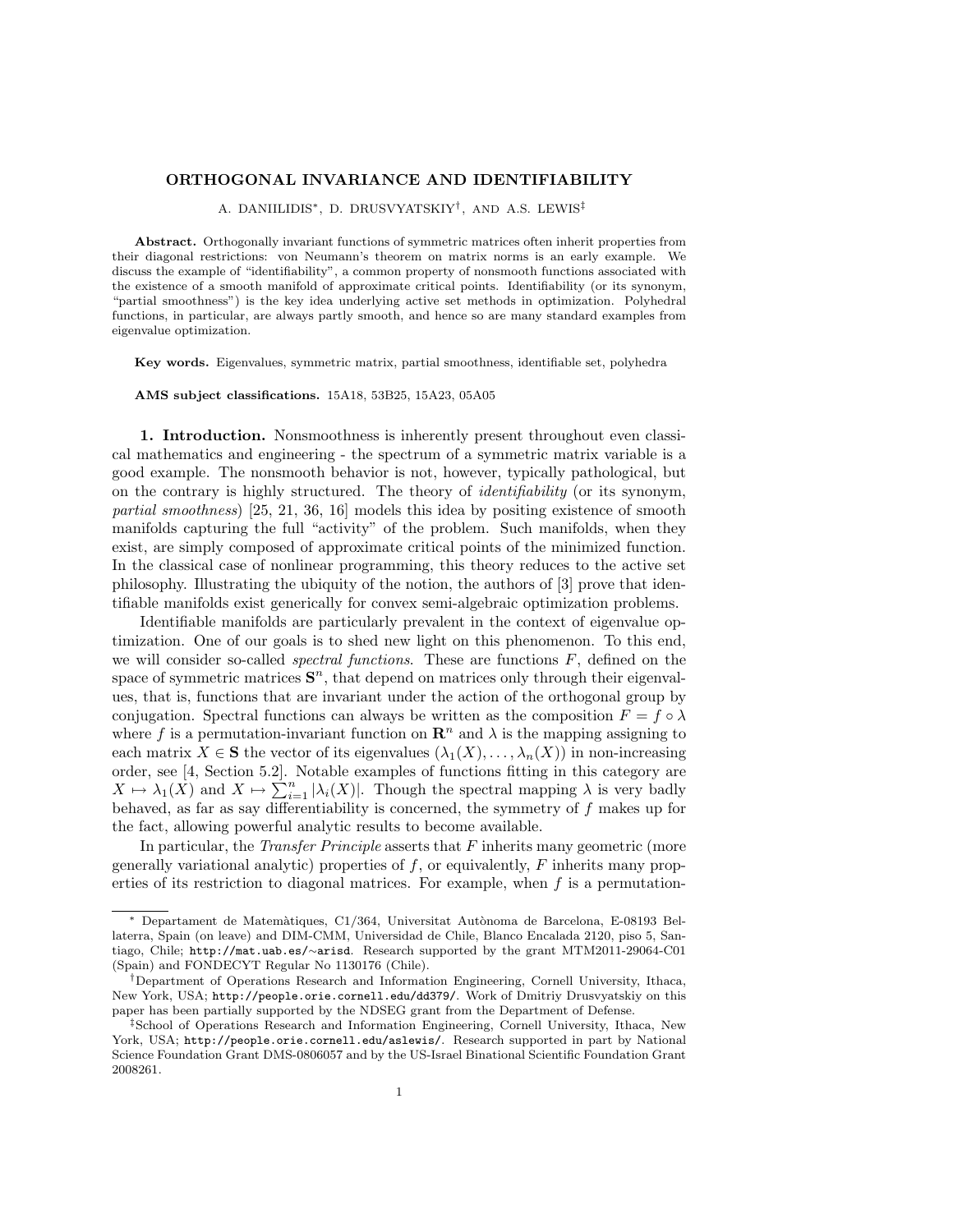invariant norm, then  $F$  is an orthogonally invariant norm on the space of symmetric matrices — a special case of von Neumann's theorem on unitarily invariant matrix norms [35]. The collection of properties known to satisfy this principle is impressive: convexity [24, 14], prox-regularity [10], Clarke-regularity [26, 24], smoothness [24, 23, 32, 11, 34, 33], algebraicity [11], and stratifiability [15, Theorem 4.8]. In this work, we add identifiability (and partial smoothness) to the list (Theorems 3.17 and 3.21). In particular, many common spectral functions (like the two examples above) can be written in the composite form  $f \circ \lambda$ , where f is a permutation-invariant convex polyhedral function. As a direct corollary of our results, we conclude that such functions always admit partly smooth structure! Furthermore, a "polyhedral-like" duality theory of partly smooth manifolds becomes available.

One of our intermediary theorems is of particular interest. We will give an elementary argument showing that a permutation-invariant set M is a  $\mathbb{C}^{\infty}$  manifold if and only if the spectral set  $\lambda^{-1}(M)$  is a  $\mathbb{C}^{\infty}$  manifold (Theorem 2.7). The converse implication of our result is apparently new. On the other hand, the authors of [11] proved the forward implication even for  $\mathbb{C}^k$  manifolds (for  $k = 2, \ldots, \infty$ ). This being said, their proof is rather long and dense, whereas the proof of our result is very accessible. The key idea of our approach is to consider the metric projection onto M.

The outline of the manuscript is as follows. In Section 2 we establish some basic notation and give an elementary proof of the spectral lifting property for  $\mathbb{C}^{\infty}$ manifolds. In Section 3 we prove the lifting property for identifiable sets and partly smooth manifolds, while in Section 4 we explore duality theory of partly smooth manifolds. Section 5 illustrates how our results have natural analogues in the world of nonsymmetric matrices.

## 2. Spectral functions and lifts of manifolds..

2.1. Notation. Throughout, the symbol **E** will denote a Euclidean space (by which we mean a finite-dimensional real inner-product space). The functions that we will be considering will take their values in the extended real line  $\mathbf{R} := \mathbf{R} \cup \{-\infty, \infty\}$ . We say that an extended-real-valued function is *proper* if it is never  $\{-\infty\}$  and is not always  $\{+\infty\}$ . For a set  $Q \subset \mathbf{E}$ , the *indicator function*  $\delta_Q : \mathbf{E} \to \mathbf{\overline{R}}$  is a function that takes the value 0 on Q and  $+\infty$  outside of Q. An open ball of radius  $\epsilon$  around a point  $\bar{x}$  will be denoted by  $B_{\epsilon}(\bar{x})$ , while the open unit ball will be denoted by **B**. Two particular realizations of **E** will be important for us, namely  $\mathbb{R}^n$  and the space  $\mathbb{S}^n$  of  $n \times n$ -symmetric matrices.

Throughout, we will fix an orthogonal basis of  $\mathbb{R}^n$ , along with an inner product  $\langle \cdot, \cdot \rangle$ . The corresponding norm will be written as  $\|\cdot\|$ . The group of permutations of coordinates of  $\mathbb{R}^n$  will be denoted by  $\Sigma^n$ , while an application of a permutation  $\sigma \in \Sigma^n$  to a point  $x \in \mathbb{R}^n$  will simply be written as  $\sigma x$ . We denote by  $\mathbb{R}^n_{\geq}$  the set of all points  $x \in \mathbb{R}^n$  with  $x_1 \ge x_2 \ge \ldots \ge x_n$ . A function  $f: \mathbb{R}^n \to \overline{\mathbb{R}}$  is said to be symmetric if we have  $f(x) = f(\sigma x)$  for every  $x \in \mathbb{R}^n$  and every  $\sigma \in \Sigma^n$ .

The vector space of real  $n \times n$  symmetric matrices  $S<sup>n</sup>$  will always be endowed with the trace inner product  $\langle X, Y \rangle = \text{tr}(XY)$ , while the associated norm (Frobenius norm) will be denoted by  $\lVert \cdot \rVert_F$ . The group of orthogonal  $n \times n$  matrices will be denoted by  $\mathbf{O}^n$ . Note that the group of permutations  $\Sigma^n$  naturally embeds in  $\mathbf{O}^n$ . The action of  $\mathbf{O}^n$  by conjugation on  $\mathbf{S}^n$  will be written as  $U.X := U^T X U$ , for matrices  $U \in \mathbf{O}^n$ and  $X \in \mathbf{S}^n$ . A function  $h: \mathbf{S}^n \to \overline{\mathbf{R}}$  is said to be spectral if we have  $h(X) = h(U,X)$ for every  $X \in \mathbf{S}^n$  and every  $U \in \mathbf{O}^n$ .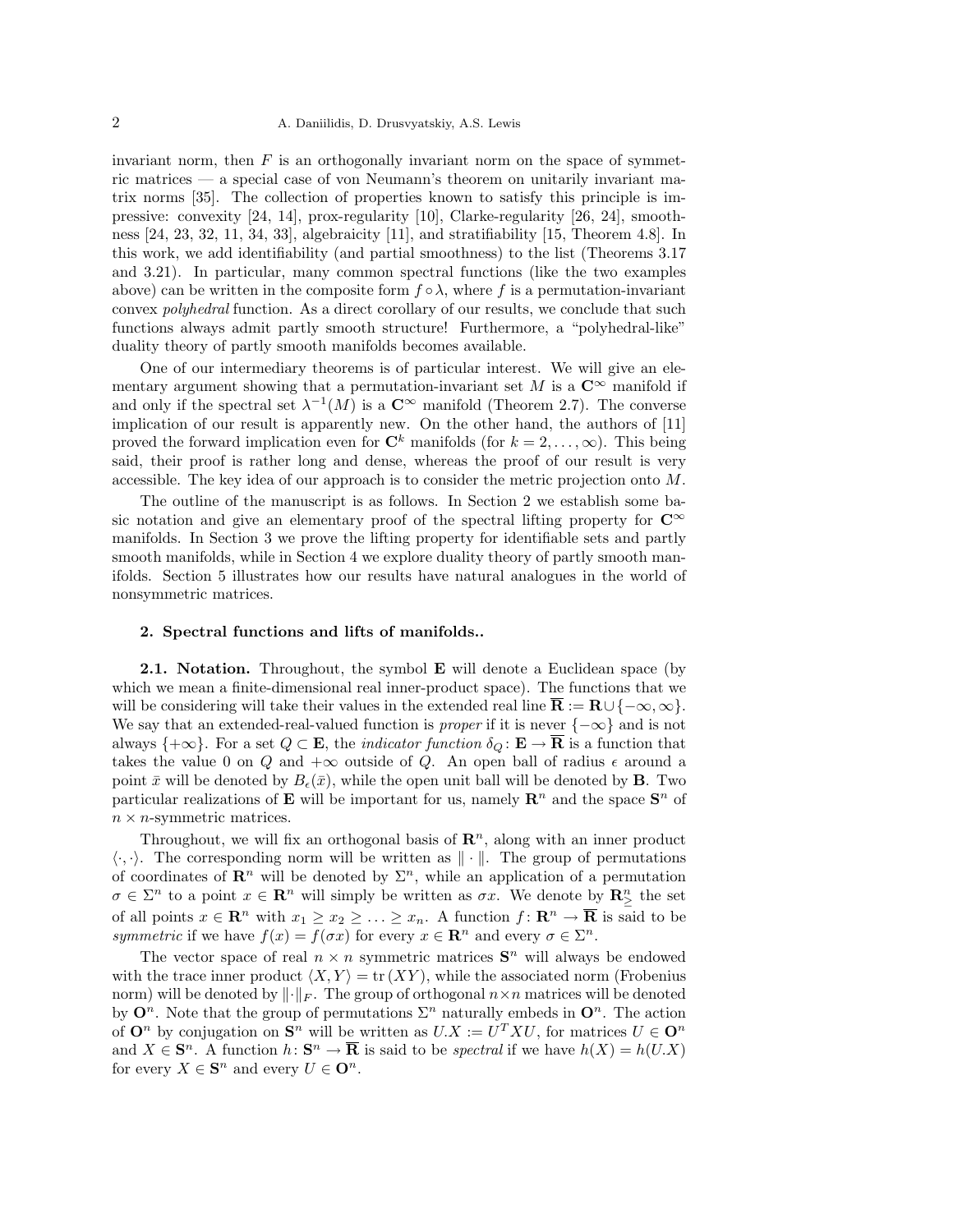2.2. Spectral functions and the transfer principle. We can now consider the spectral mapping  $\lambda: \mathbf{S}^n \to \mathbf{R}^n$  which simply maps symmetric matrices to the vector of its eigenvalues in nonincreasing order. Then a function on  $S<sup>n</sup>$  is spectral if and only if it can be written as a composition  $f \circ \lambda$ , for some symmetric function  $f: \mathbb{R}^n \to \mathbb{R}$ . (See for example [24, Proposition 4].) As was mentioned in the introduction, the Transfer Principle asserts that a number of variational-analytic properties hold for the spectral function  $f \circ \lambda$  if and only if they hold for f. We will encounter a number of such properties in the current work. Evidently, analogous results hold even when  $f$  is only *locally symmetric* (to be defined below). The proofs follow by a reduction to the symmetric case by simple symmetrization arguments, and hence we will omit details in the current paper.

For each point  $x \in \mathbb{R}^n$ , we consider the *stabilizer* 

$$
Fix(x) := \{\sigma \in \Sigma^n : \sigma x = x\}.
$$

DEFINITION 2.1 (Local symmetry). A function  $f: \mathbb{R}^n \to \overline{\mathbb{R}}$  is locally symmetric at a point  $\bar{x} \in \mathbb{R}^n$  if we have  $f(x) = f(\sigma x)$  for all points x near  $\bar{x}$  and all permutations  $\sigma \in \text{Fix}(\bar{x}).$ 

A set  $Q \subset \mathbb{R}^n$  is symmetric (respectively locally symmetric) if the indicator function  $\delta_Q$  is symmetric (respectively locally symmetric). The following shows that smoothness satisfies the Transfer Principle [33, 34].

THEOREM 2.2 (Lifts of smoothness). Consider a function  $f: \mathbf{R}^n \to \overline{\mathbf{R}}$  and a matrix  $\overline{X} \in \mathbf{S}^n$ . Suppose that f is locally symmetric around  $\overline{x} := \lambda(\overline{X})$ . Then f is  $\mathbb{C}^p$ -smooth  $(p = 1, \ldots, \infty)$  around  $\bar{x}$  if and only if the spectral function  $f \circ \lambda$  is  $\mathbf{C}^p$ -smooth around  $\overline{X}$ .

The *distance* of a point  $\bar{x}$  to a set  $Q \subset \mathbf{E}$  is simply

$$
d_Q(x) := \inf \{ ||x - y|| : y \in Q \},\
$$

whereas the *metric projection* of  $x$  onto  $Q$  is defined by

$$
P_Q(x) := \{ y \in Q : d_Q(x) = y \}.
$$

It will be important for us to relate properties of a set Q with those of the metric projection  $P_Q$ . To this end, the following notion arises naturally [29, 30].

DEFINITION 2.3 (Prox-regularity). A set  $Q \subset \mathbf{E}$  is prox-regular at a point  $\bar{x} \in$ Q if Q is locally closed around  $\bar{x}$  and the projection mapping  $P_Q$  is single-valued around  $\bar{x}$ .

In particular, all  $\mathbb{C}^2$ -manifolds and all closed convex sets are prox-regular around any of their points. See for example [31, Example 13.30, Proposition 13.32]. Additionally, it is well-known that if  $M \subset \mathbf{E}$  is a  $\mathbf{C}^p$  smooth manifold (for  $p \geq 2$ ) around a point  $\bar{x} \in M$ , then there exists a neighborhood U of  $\bar{x}$  on which the projection  $P_M$ is single-valued and  $\mathbb{C}^{p-1}$ -smooth. Prox-regularity also satisfies the transfer principle [10, Proposition 2.3, Theorem 2.4].

THEOREM 2.4 (Lifts of prox-regularity). Consider a matrix  $\overline{X} \in \mathbf{S}^n$  and a set  $Q \subset \mathbf{R}^n$  that is locally symmetric around the point  $\bar{x} := \lambda(\overline{X})$ . Then the function  $d_Q$ is locally symmetric near  $\bar{x}$  and the distance to the spectral set  $\lambda^{-1}(Q)$  satisfies

$$
d_{\lambda^{-1}(Q)} = d_Q \circ \lambda
$$
, locally around  $\overline{X}$ .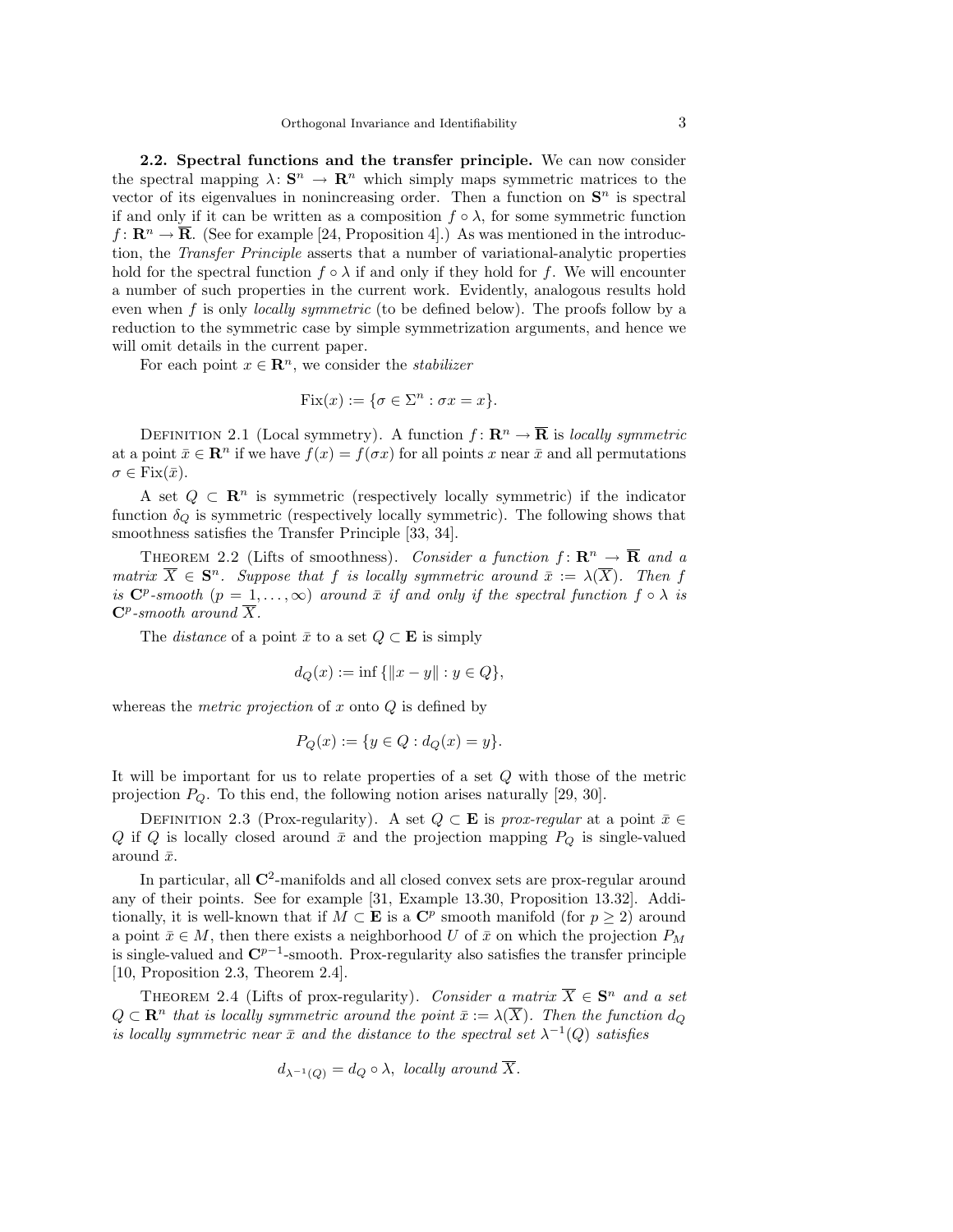Furthermore, Q is prox-regular at  $\bar{x}$  if and only if  $\lambda^{-1}(Q)$  is prox-regular at  $\overline{X}$ .

If a set  $Q \subset \mathbf{E}$  is prox-regular at  $\bar{x}$ , then the proximal normal cone

$$
N_Q(\bar{x}) := \mathbf{R}_+ \{ v \in \mathbf{E} : \bar{x} \in P_Q(\bar{x} + v) \},
$$

and the tangent cone

$$
T_Q(\bar{x}) := \Big\{ \lim_{i \to \infty} \lambda_i (x_i - \bar{x}) : \lambda_i \uparrow \infty \text{ and } x_i \in Q \Big\}.
$$

are closed convex cones and are polar to each other [31, Corollary 6.29]. Here, we mean polarity in the standard sense of convex analysis, namely for any closed convex cone  $K \subset \mathbf{E}$ , the polar of K is another closed convex cone defined by

$$
K^o := \{ v \in \mathbf{E} : \langle v, w \rangle \le 0 \text{ for all } w \in K \}.
$$

2.3. Lifts of symmetric manifolds. It turns out (not surprisingly) that smoothness of the projection  $P_Q$  is inherently tied to smoothness of  $Q$  itself, which is the content of the following lemma.

For any mapping  $F: \mathbf{E} \to \mathbf{E}$ , the directional derivative of F at  $\bar{x}$  in direction w (if it exists) will be denoted by

$$
DF(\bar{x})(w) := \lim_{t \downarrow 0} \frac{F(\bar{x} + tw) - F(\bar{x})}{t},
$$

while the Gâteaux derivative of F at  $\bar{x}$  (if it exists) will be denoted by  $DF(\bar{x})$ .

LEMMA 2.5 (Smoothness of the metric projection). Consider a set  $Q \subset \mathbf{E}$  that is prox-regular at a point  $\bar{x} \in Q$ . Then

$$
DP_Q(\bar{x})(v) = 0, \quad \text{for any } v \in N_Q(\bar{x}). \tag{2.1}
$$

If  $P_Q$  is directionally differentiable at  $\bar{x}$ , then we also have

$$
DP_Q(\bar{x})(w) = w, \quad \text{for any } w \in T_Q(\bar{x}). \tag{2.2}
$$

In particular, if  $P_Q$  is Gâteaux differentiable at  $\bar{x}$ , then  $N_Q(\bar{x})$  and  $T_Q(\bar{x})$  are orthogonal subspaces and  $DP_Q(\bar{x}) = P_{T_Q(\bar{x})}$ . If  $P_Q$  is  $\mathbb{C}^k$   $(k = 1, ..., \infty)$  smooth near  $\bar{x}$ , then  $P_Q$  automatically has constant rank near  $\bar{x}$  and consequently Q is a  $\mathbb{C}^k$  manifold around  $\bar{x}$ .

*Proof.* Observe that for any normal vector  $\bar{v} \in N_Q(\bar{x})$  there exists  $\epsilon > 0$  so that  $P_Q(\bar{x} + \epsilon' \bar{v}) = \bar{x}$  for all nonnegative  $\epsilon' < \epsilon$ . Equation (2.1) is now immediate.

Suppose now that  $P_Q$  is directionally differentiable at  $\bar{x}$  and consider a vector  $w \in T_Q(\bar{x})$  with  $||w|| = 1$ . Then there exists a sequence  $x_i \in Q$  converging to  $\bar{x}$  and satisfying  $w = \lim_{i \to \infty} \frac{x_i - \bar{x}}{\|x_i - \bar{x}\|}$ . Define  $t_i := \|x_i - \bar{x}\|$  and observe that since  $P_Q$  is Lipschitz continuous, for some constant  $L$  we have

$$
\frac{\|P_Q(\bar{x}+t_iw)-P_Q(x_i)\|}{t_i}\leq L\Big\|w-\frac{x_i-\bar{x}}{t_i}\Big\|,
$$

and consequently this quantity converges to zero. We obtain

$$
DP_Q(\bar{x})(w) = \lim_{i \to \infty} \frac{P_Q(\bar{x} + t_i w) - \bar{x}}{t_i} = \lim_{i \to \infty} \frac{P_Q(x_i) - \bar{x}}{t_i} = w,
$$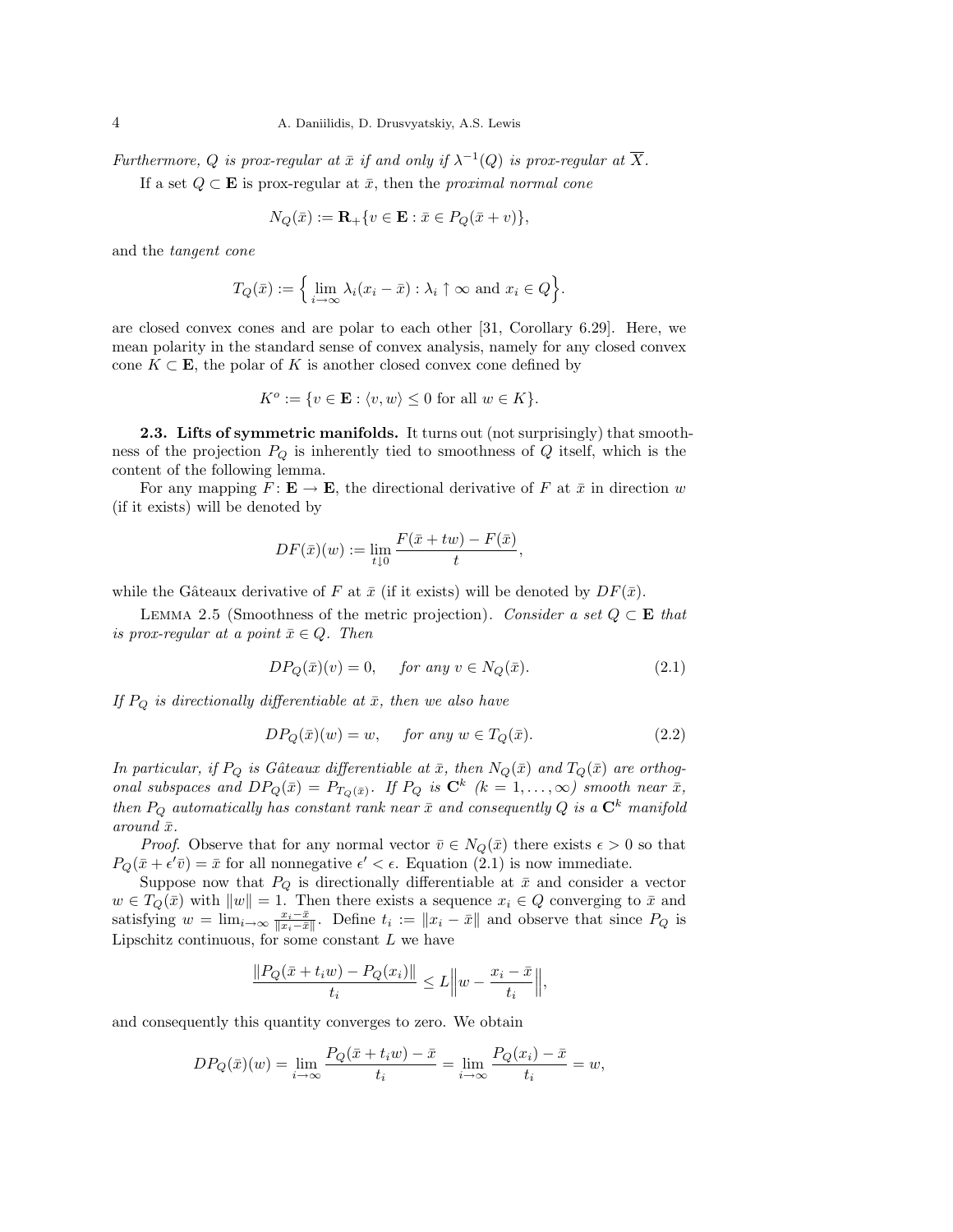as claimed.

Suppose now that  $P_Q$  is Gâteaux differentiable at  $\bar{x}$ . Then clearly from (2.1) we have  $N_Q(\bar{x}) \subset \ker DP_Q(\bar{x})$ . If  $N_Q(\bar{x})$  were a proper convex subset of ker  $DP_Q(\bar{x})$ , then we would deduce

$$
T_Q(\bar{x}) \cap \ker DP_Q(\bar{x}) = [N_Q(\bar{x})]^{\circ} \cap \ker DP_Q(\bar{x}) \neq \{0\}.
$$

thereby contradicting equation (2.2). Hence  $N_Q(\bar{x})$  and  $T_Q(\bar{x})$  are orthogonal subspaces and the equation  $DP_Q(\bar{x}) = P_{T_Q(\bar{x})}$  readily follows from (2.1) and (2.2).

Suppose now that  $P_Q$  is  $\mathbb{C}^k$ -smooth (for  $k = 1, ..., \infty$ ) around  $\bar{x}$ . Then clearly we have

$$
rank DP_Q(x) \ge rank DP_Q(\bar{x}), \text{ for all } x \text{ near } \bar{x}.
$$

Towards establishing equality above, we now claim that the set-valued mapping  $T_Q$ is outer-semicontinuous at  $\bar{x}$ . To see this, consider sequences  $x_i \to \bar{x}$  and  $w_i \in$  $T_Q(x_i)$ , with  $w_i$  converging to some vector  $\bar{w} \in \mathbf{E}$ . From equation (2.2), we deduce  $w_i = DP_Q(x_i)(w_i)$ . Passing to the limit, while taking into account the continuity of  $DP_Q$ , we obtain  $\bar{w} = DP_Q(\bar{x})(\bar{w})$ . On the other hand, since  $DP_Q(\bar{x})$  is simply the linear projection onto  $T_Q(\bar{x})$ , we deduce the inclusion  $\bar{w} \in T_Q(\bar{x})$ , and thereby establishing outer-semicontinuity of  $T_Q$  at  $\bar{x}$ . It immediately follows that the inequality,  $\dim T_Q(x) \leq \dim T_Q(\bar{x})$ , holds for all  $x \in Q$  near  $\bar{x}$ .

One can easily verify that for any point x near  $\bar{x}$ , the inclusion  $N_Q(P_Q(x)) \subset$ ker  $DP_Q(x)$  holds. Consequently we deduce

$$
rank DP_Q(x) \le \dim T_Q(P_Q(x)) \le \dim T_Q(\bar{x}) = rank DP_Q(\bar{x}),
$$

for all  $x \in \mathbf{E}$  sufficiently close to  $\bar{x}$ . as claimed. Hence  $P_Q$  has constant rank near  $\bar{x}$ . By the constant rank theorem, for all sufficiently small  $\epsilon > 0$ , the set  $P_Q(B_{\epsilon}(\bar{x}))$  is a  $\mathbb{C}^k$  manifold. Observing that the set  $P_Q(B_\epsilon(\bar{x}))$  coincides with Q near  $\bar{x}$  completes the proof.  $\square$ 

The following observation will be key. It shows that the metric projection map onto a prox-regular set is itself a gradient of a  $\mathbb{C}^1$ -smooth function. This easily follows from [30, Proposition 3.1]. In the convex case, this observation has been recorded and used explicitly for example in [19, Proposition 2.2] and [22, Preliminaries], and even earlier in [2] and [37].

LEMMA 2.6 (Projection as a derivative). Consider a set  $Q \subset \mathbf{E}$  that is proxregular at  $\bar{x}$ . Then the function

$$
h(x) := \frac{1}{2} ||x||^2 - \frac{1}{2} d_Q^2(x),
$$

is  $C^1$ -smooth on a neighborhood of  $\bar{x}$ , with  $\nabla h(x) = P_Q(x)$  for all x near  $\bar{x}$ .

We are now ready to state and prove the main result of this section.

THEOREM 2.7 (Spectral lifts of manifolds). Consider a matrix  $\overline{X} \in \mathbf{S}^n$  and a set  $M \subset \mathbf{R}^n$  that is locally symmetric around  $\bar{x} := \lambda(\overline{X})$ . Then M is a  $\mathbf{C}^{\infty}$  manifold around  $\bar{x}$  if and only if the spectral set  $\lambda^{-1}(M)$  is a  $\mathbb{C}^{\infty}$  manifold around  $\overline{X}$ .

Proof. Consider the function

$$
h(x):=\frac{1}{2}\|x\|^2-\frac{1}{2}d_M^2(x).
$$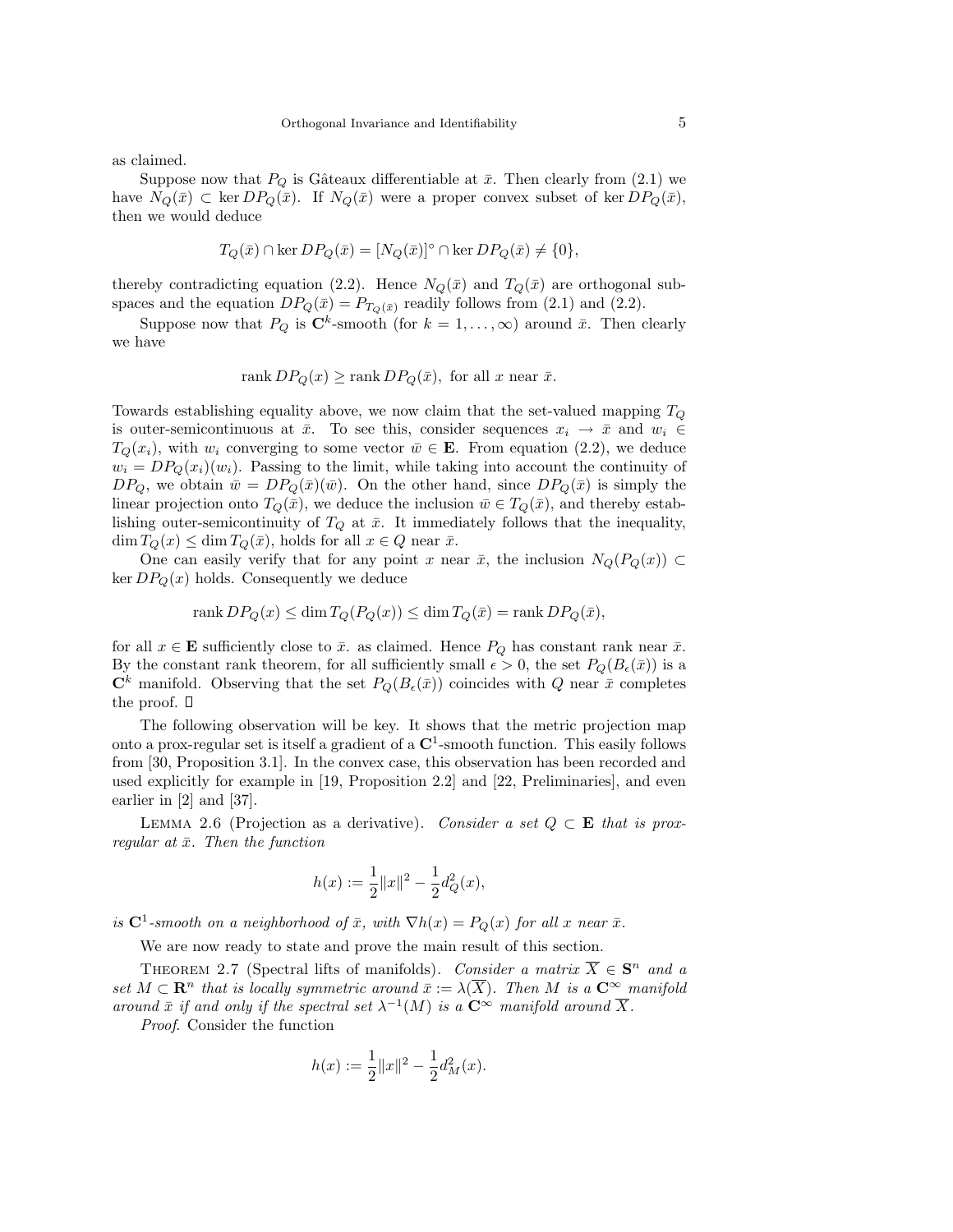Suppose that M is a  $\mathbb{C}^{\infty}$  manifold around  $\bar{x}$ . In particular M is prox-regular, see [31, Example 13.30]. Then using Theorem 2.4 we deduce that h is locally symmetric around  $\bar{x}$ . In turn, Lemma 2.6 implies the equality  $\nabla h = P_M$  near  $\bar{x}$ . Since M is a  $\mathbb{C}^{\infty}$  manifold, the projection mapping  $P_M$  is  $\mathbb{C}^{\infty}$ -smooth near  $\bar{x}$ . Combining this with Theorem 2.2, we deduce that the spectral function  $h \circ \lambda$  is  $\mathbb{C}^{\infty}$ -smooth near X. Observe

$$
(h \circ \lambda)(X) = \frac{1}{2} ||\lambda(X)||^2 - \frac{1}{2} d_M^2(\lambda(X))
$$
  
= 
$$
\frac{1}{2} ||X||_F^2 - \frac{1}{2} d_{\lambda^{-1}(M)}^2(X),
$$

where the latter equality follows from Theorem 2.4. Applying Theorem 2.4, we deduce that  $\lambda^{-1}(M)$  is prox-regular at  $\overline{X}$ . Combining this with Lemma 2.6, we obtain equality  $\nabla(h \circ \lambda)(X) = P_{\lambda^{-1}(M)}(X)$  for all X near  $\overline{X}$ . Consequently the mapping  $X \mapsto$  $P_{\lambda^{-1}(M)}(X)$  is  $\mathbb{C}^{\infty}$ -smooth near  $\overline{X}$ . Appealing to Lemma 2.5, we conclude that  $\lambda^{-1}(M)$  is a  $\mathbb{C}^{\infty}$  manifold. The proof of the converse implication is analogous.

Remark 2.8. The proof of Theorem 2.7 falls short of establishing the lifting property for  $\mathbb{C}^k$  manifolds, with k is finite, but not by much. The reason for that is that  $\mathbf{C}^k$  manifolds yield projections that are only  $\mathbf{C}^{k-1}$  smooth. Nevertheless, the same proof shows that  $\mathbf{C}^k$  manifolds do lift to  $\mathbf{C}^{k-1}$  manifolds, and conversely  $\mathbf{C}^k$ manifolds project down by  $\lambda$  to  $\mathbb{C}^{k-1}$  manifolds.

**2.4. Dimension of the lifted manifold.** The proof of Theorem 2.7 is relatively simple and short, unlike the involved proof of [11]. One shortcoming however is that it does not a priori yield information about the dimension of the lifted manifold  $\lambda^{-1}(M)$ . In this section, we outline how we can use the fact that  $\lambda^{-1}(M)$  is a manifold to establish a formula between the dimensions of M and  $\lambda^{-1}(M)$ . This section can safely be skipped upon first reading.

We adhere closely to the notation and some of the combinatorial arguments of [11] and [12]. With any point  $x \in \mathbb{R}^n$  we associate a partition  $\mathcal{P}_x = \{I_1, \ldots, I_\rho\}$  of the set  $\{1, \ldots, n\}$ , whose elements are defined as follows:

$$
i, j \in I_{\ell} \Longleftrightarrow x_i = x_j.
$$

It follows readily that for  $x \in \mathbb{R}^n_{\geq}$  there exists a sequence

$$
1=i_0\leq i_1<\ldots
$$

such that

$$
I_{\ell} = \{i_{\ell-1}, \ldots, i_{\ell}\}, \text{ for each } \ell \in \{1, \ldots, \rho\}.
$$

For any such partition  $P$  we set

$$
\Delta_{\mathcal{P}} := \{ x \in \mathbf{R}^n_{\geq} : \mathcal{P}_x = \mathcal{P} \}.
$$

As explained in [11, Section 2.2], the set of all such  $\Delta_{\mathcal{P}}$ 's defines an affine stratification of  $\mathbb{R}^n_{\geq}$ . Observe further that for every point  $x \in \mathbb{R}^n_{\geq}$  we have

$$
\lambda^{-1}(x) = \{U^T X U : U \in \mathbf{O}^n\}.
$$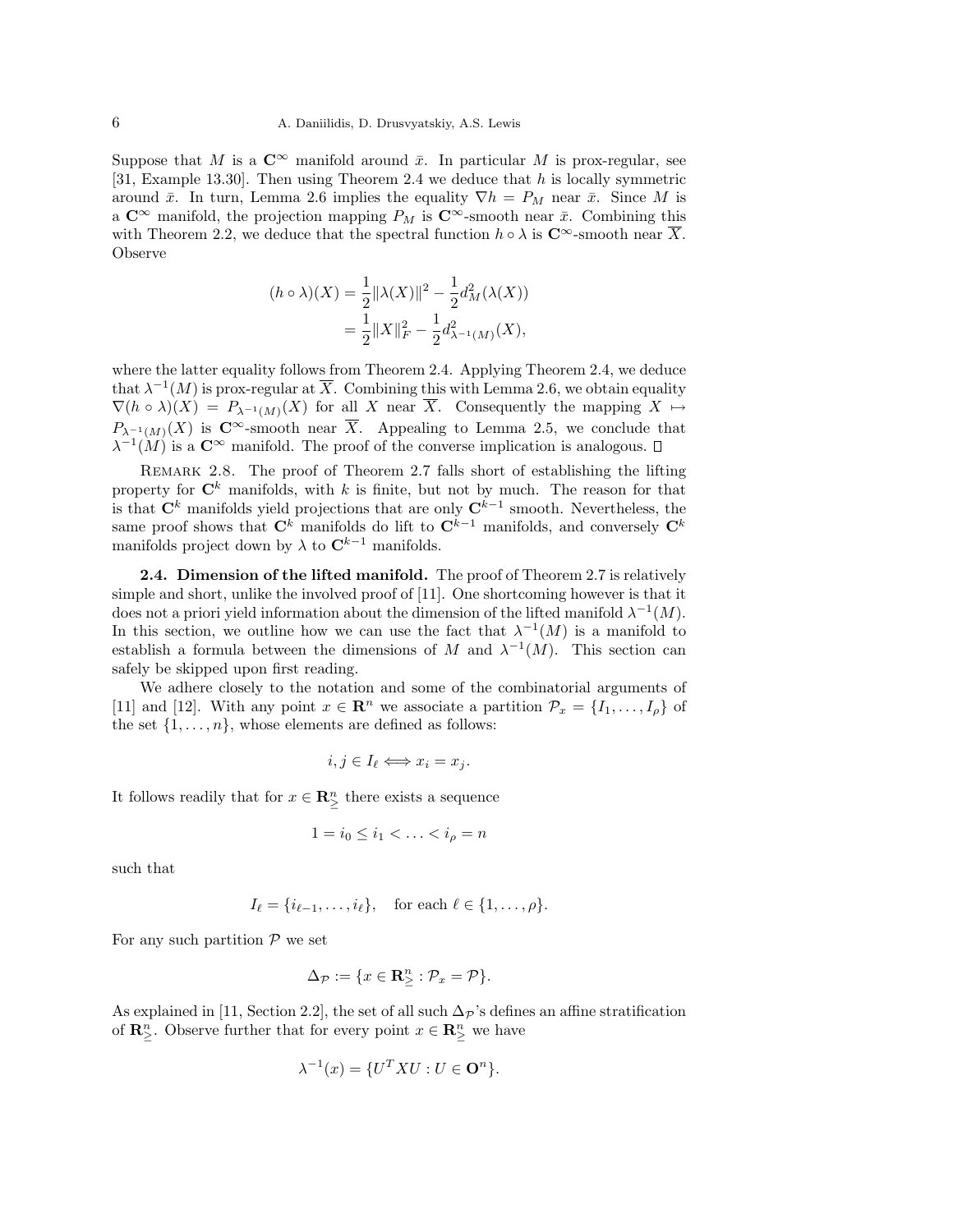Let  $\mathbf{O}_X^n := \{ U \in \mathbf{O}^n : U^T X U = X \}$  denote the stabilizer of X, which is a  $C^{\infty}$ manifold of dimension

$$
\dim \mathbf{O}_X^n = \dim \left( \prod_{1 \leq \ell \leq \rho} \mathbf{O}^{|I_{\ell}|} \right) = \sum_{1 \leq \ell \leq \rho} \frac{|I_{\ell}| (|I_{\ell}| - 1)}{2},
$$

as one can easily check. Since the orbit  $\lambda^{-1}(x)$  is isomorphic to  $\mathbf{O}^n/\mathbf{O}_X^n$ , it follows that it is a submanifold of  $S<sup>n</sup>$ . A computation, which can be found in [11], then yields the equation

$$
\dim \lambda^{-1}(x) = \dim \mathbf{O}^n - \dim \mathbf{O}_X^n = \sum_{1 \leq i < j \leq \rho} |I_i| |I_j|.
$$

Consider now any locally symmetric manifold  $M$  of dimension  $d$ . There is no loss of generality to assume that M is connected and has nonempty intersection with  $\mathbb{R}^n_{\geq}$ . Let us further denote by  $\Delta_*$  an affine stratum of the aforementioned stratification of  $\mathbf{R}_{\geq}^{n}$  with the property that its dimension is maximal among all of the strata  $\Delta$ enjoying a nonempty intersection with M. It follows that there exists a point  $\bar{x} \in$  $M \cap \Delta_*$  and  $\delta > 0$  satisfying  $M \cap B(\bar{x}, \delta) \subset \Delta_*$  (see [11, Section 3] for details). Since dim  $\lambda^{-1}(M) = \dim \lambda^{-1}(M \cap B(\bar{x}, \delta))$  and since  $\lambda^{-1}(M \cap B(\bar{x}, \delta))$  is a fibration we obtain

$$
\dim \lambda^{-1}(M) = \dim M + \sum_{1 \le i < j \le \rho_*} |I_i^*| |I_j^*|,\tag{2.3}
$$

where  $\mathcal{P}_* = \{I_1^*, \ldots, I_{\rho}^*\}$  is the partition associated to  $\bar{x}$  (or equivalently, to any  $x \in \Delta_*$ ).

REMARK 2.9. It's worth to point out that it is possible to have strata  $\Delta_1 \neq \Delta_2$ of  $\mathbb{R}^n_\geq$  of the same dimension, but giving rise to stabilizers of different dimension for their elements. The argument above shows that a connected locally symmetric manifold cannot intersect simultaneously these strata. This also follows implicitly from the forthcoming Lemma 4.4, asserting the connectedness of  $\lambda^{-1}(M)$ , whenever M is connected.

3. Spectral lifts of identifiable sets and partly smooth manifolds. We begin this section by summarizing some of the basic tools used in variational analysis and nonsmooth optimization. We refer the reader to the monographs of Borwein-Zhu [5], Clarke-Ledyaev-Stern-Wolenski [9], Mordukhovich [27], and Rockafellar-Wets [31] for more details. Unless otherwise stated, we follow the terminology and notation of [31].

3.1. Variational analysis of spectral functions. For a function  $f: E \to \overline{R}$ , the *domain* of  $f$  is

$$
\operatorname{dom} f := \{ x \in \mathbf{E} : f(x) < +\infty \},
$$

and the epigraph of f is

$$
epi f := \{(x, r) \in \mathbf{E} \times \mathbf{R} : r \ge f(x)\}.
$$

We will say that f is lower semicontinuous (lsc for short) at a point  $\bar{x}$  provided that the inequality liminf<sub> $x\rightarrow \bar{x}$ </sub>  $f(x) \geq f(\bar{x})$  holds. If f is lower semicontinuous at every point,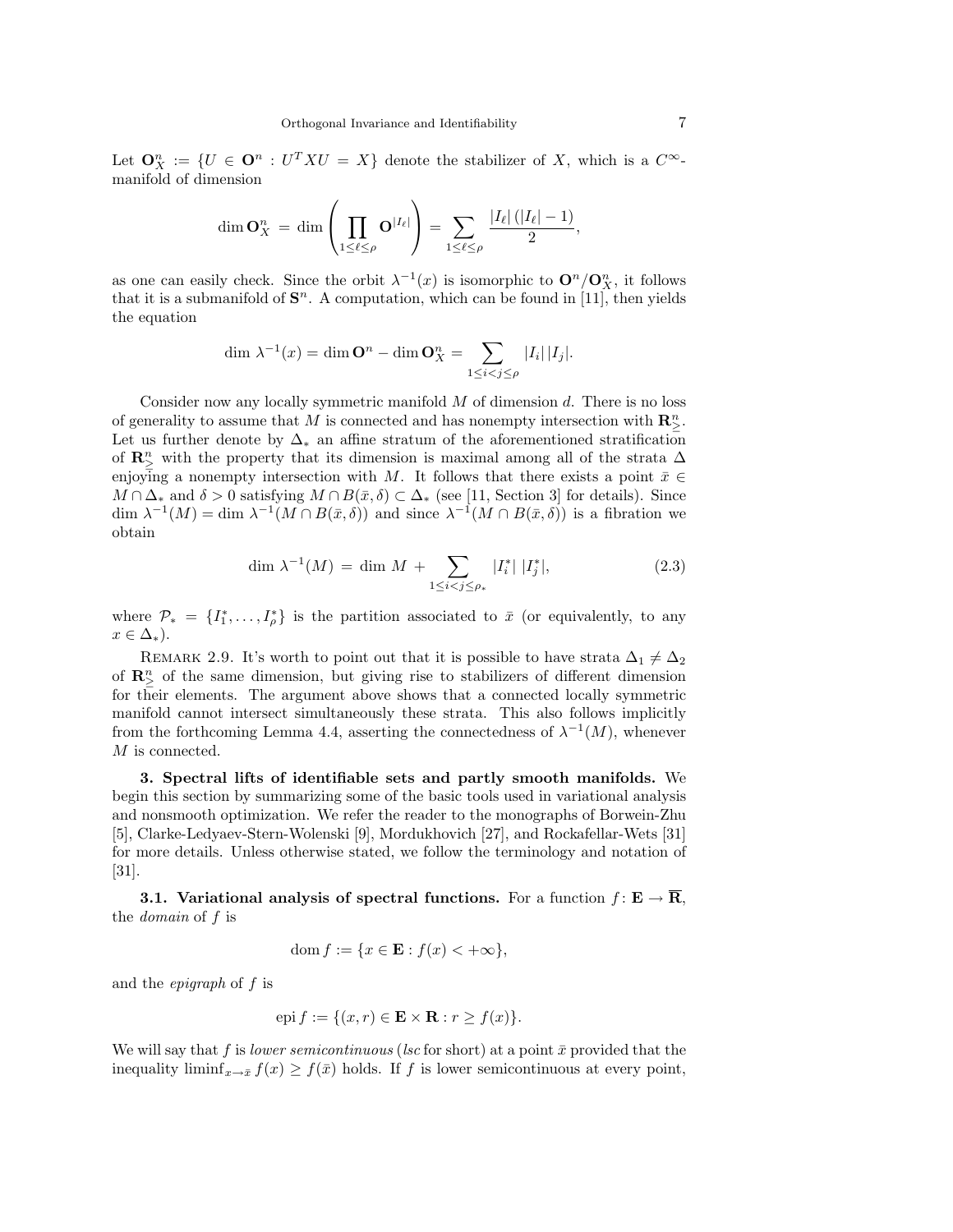then we will simply say that  $f$  is lower semicontinuous. For any set  $Q$ , the symbols cl Q, conv Q, and aff Q will denote the topological closure, the convex hull, and the affine span of  $Q$  respectively. The symbol par  $Q$  will denote the parallel subspace of Q, namely the set par  $Q := (\text{aff } Q) - Q$ . For convex sets  $Q \in \mathbf{E}$ , the symbols ri Q and rb Q will denote the relative interior and the relative boundary of Q, respectively.

Given any set  $Q \subset \mathbf{E}$  and a mapping  $f: Q \to \tilde{Q}$ , where  $\tilde{Q}$  is a subset of some other Euclidean space **F**, we say that f is  $\mathbb{C}^p$ -smooth if for each point  $\bar{x} \in Q$ , there is a neighborhood U of  $\bar{x}$  and a  $\mathbb{C}^p$ -smooth mapping  $\hat{f}: \mathbf{E} \to \mathbf{F}$  that agrees with f on  $Q \cap U$ .

Recall that by Theorem 2.2, smoothness of functions satisfies the Transfer Principle. Shortly, we will need a slightly strengthened version of this result, where smoothness is considered only relative to a certain locally symmetric subset. We record it now.

COROLLARY 3.1 (Lifts of restricted smoothness). Consider a function  $f: \mathbb{R}^n \to$  $\overline{\mathbf{R}}$ , a matrix  $\overline{X} \in \mathbf{S}^n$ , and a set  $M \subset \mathbf{R}^n$  containing  $\overline{x} := \lambda(\overline{X})$ . Suppose that f and M are locally symmetric around  $\bar{x}$ . Then the restriction of f to M is  $\mathbb{C}^p$ -smooth  $(p = 1, \ldots, \infty)$  around  $\bar{x}$  if and only if the restriction of  $f \circ \lambda$  to  $\lambda^{-1}(M)$  is  $\mathbb{C}^p$ -smooth around  $\overline{X}$ .

*Proof.* Suppose that the restriction of f to M is  $\mathbb{C}^p$ -smooth around  $\bar{x}$ . Then there exists a  $\mathbf{C}^p$ -smooth function  $\tilde{f}$ , defined on  $\mathbf{R}^n$ , and agreeing with f on M near  $\bar{x}$ . Consider then the symmetrized function

$$
\tilde{f}_{\text{sym}}(x) := \frac{1}{|\text{Fix}(\bar{x})|} \sum_{\sigma \in \text{Fix}(\bar{x})} \tilde{f}(\sigma x),
$$

where  $|\text{Fix}(\bar{x})|$  denotes the cardinality of the set  $\text{Fix}(\bar{x})$ . Clearly  $\tilde{f}_{\text{sym}}$  is  $\mathbb{C}^p$ -smooth, locally symmetric around  $\bar{x}$ , and moreover it agrees with f on M near  $\bar{x}$ . Finally, using Theorem 2.2, we deduce that the spectral function  $\tilde{f}_{sym} \circ \lambda$  is  $\mathbb{C}^p$ -smooth around  $\overline{X}$ and it agrees with  $f \circ \lambda$  on  $\lambda^{-1}(M)$  near  $\overline{X}$ . This proves the forward implication of the corollary.

To see the converse, define  $F := f \circ \lambda$ , and suppose that the restriction of F to  $\lambda^{-1}(M)$ is  $\mathbf{C}^p$ -smooth around  $\overline{X}$ . Then there exists a  $\mathbf{C}^p$ -smooth function  $\widetilde{F}$ , defined on  $\mathbf{S}^n$ , and agreeing with F on  $\lambda^{-1}(M)$  near  $\overline{X}$ . Consider then the function

$$
\widetilde{F}_{\text{\rm sym}}(X):=\frac{1}{|\mathbf{O}^n|}\sum_{U\in \mathbf{O}^n}\widetilde{F}(U.X),
$$

where  $|\mathbf{O}^n|$  denotes the cardinality of the set  $\mathbf{O}^n$ . Clearly  $\widetilde{F}_{sym}$  is  $\mathbf{C}^p$ -smooth, spectral, and it agrees with F on  $\lambda^{-1}(M)$  near  $\overline{X}$ . Since  $\widetilde{F}_{sym}$  is spectral, we deduce that there is a symmetric function  $\tilde{f}$  on  $\mathbf{R}^n$  satisfying  $\tilde{F}_{sym} = \tilde{f} \circ \lambda$ . Theorem 2.2 then implies that  $\tilde{f}$  is  $\mathbb{C}^p$ -smooth. Hence to complete the proof, all we have to do is verify that f agrees with f on M near  $\bar{x}$ . To this end consider a point  $x \in M$  near  $\bar{x}$  and choose a permutation  $\sigma \in Fix(\bar{x})$  satisfying  $\sigma x \in \mathbb{R}_{\geq}^n$ . Let  $U \in \mathbb{O}^n$  be such that  $\overline{X} = U^T(\text{Diag}\,\overline{x})U.$  Then we have

$$
\tilde{f}(x) = \tilde{f}(\sigma x) = \tilde{F}_{sym}(U^T(\text{Diag }x)U) = F(U^T(\text{Diag }x)U) = f(\sigma x) = f(x),
$$

as claimed.

Subdifferentials are the primary variation-analytic tools for studying general nonsmooth functions  $f$  on  $\mathbf{E}$ .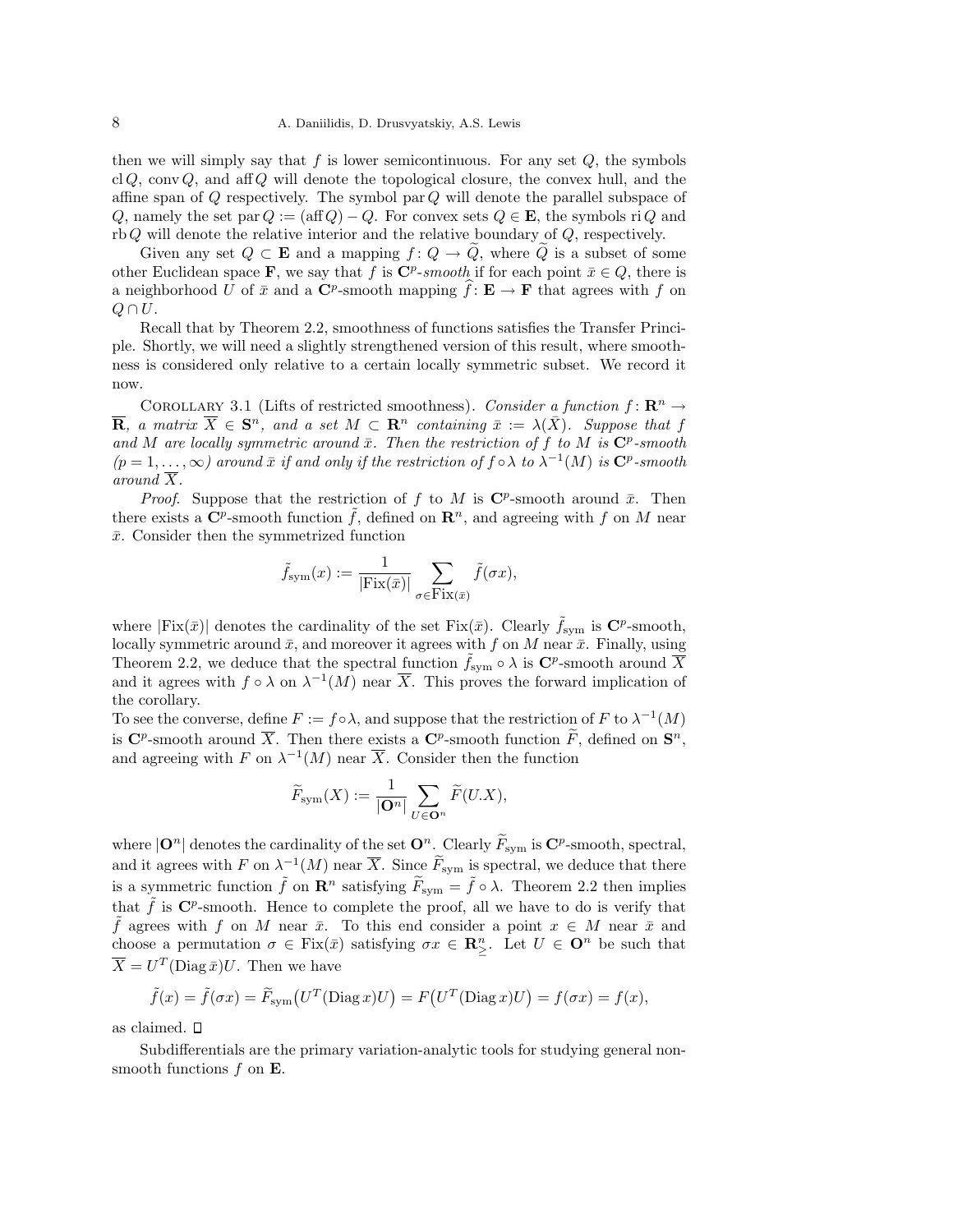DEFINITION 3.2 (Subdifferentials). Consider a function  $f: \mathbf{E} \to \overline{\mathbf{R}}$  and a point  $\bar{x}$  with  $f(\bar{x})$  finite.

(i) The Fréchet subdifferential of f at  $\bar{x}$ , denoted  $\hat{\partial} f(\bar{x})$ , consists of all vectors  $v \in \mathbf{E}$  satisfying

$$
f(x) \ge f(\bar{x}) + \langle v, x - \bar{x} \rangle + o(||x - \bar{x}||).
$$

(ii) The *limiting subdifferential* of f at  $\bar{x}$ , denoted  $\partial f(\bar{x})$ , consists of all vectors  $v \in \mathbf{E}$  for which there exist sequences  $x_i \in \mathbf{E}$  and  $v_i \in \hat{\partial}f(x_i)$  with  $(x_i, f(x_i), v_i) \rightarrow (\bar{x}, f(\bar{x}), v).$ 

Let us now recall from [24, Proposition 2] the following lemma, which shows that subdifferentials behave as one would expect in presence of symmetry.

LEMMA 3.3 (Subdifferentials under symmetry). Consider a function  $f: \mathbb{R}^n \to \overline{\mathbb{R}}$ that is locally symmetric at  $\bar{x}$ . Then the equation

$$
\partial f(\sigma x) = \sigma \partial f(x)
$$
, holds for any  $\sigma \in \text{Fix}(\bar{x})$  and all x near  $\bar{x}$ .

Similarly, in terms of the spectral function  $F := f \circ \lambda$ , we have

$$
\partial F(U.X) = U.(\partial F(X)), \quad \text{for any } U \in \mathbf{O}^n.
$$

REMARK 3.4. In particular, if  $f: \mathbf{R}^n \to \overline{\mathbf{R}}$  is locally symmetric around  $\bar{x}$ , then the sets  $\partial f(\bar{x})$ , ri $\partial f(\bar{x})$ , rb $\partial f(\bar{x})$ , aff $\partial f(\bar{x})$ , and par  $\partial f(\bar{x})$  are invariant under the action of the group  $Fix(\bar{x})$ .

The following result is the cornerstone for the variational theory of spectral mappings [24, Theorem 6].

THEOREM 3.5 (Subdifferential under local symmetry). Consider a lsc function  $f \colon \mathbf{R}^n \to \mathbf{\overline{R}}$  and a symmetric matrix  $X \in \mathbf{S}^n$ , and suppose that f is locally symmetric at  $\lambda(X)$ . Then we have

$$
\partial (f \circ \lambda)(X) = \{U^T(\text{Diag } v)U : v \in \partial f(\lambda(X)) \text{ and } U \in \mathbf{O}_X^n\},\
$$

where

$$
\mathbf{O}_X^n = \{ U \in \mathbf{O}^n : X = U^T(\text{Diag }\lambda(X))U \}.
$$

It is often useful to require a certain uniformity of the subgradients of the function. This is the content of the following definition [29, Definition 1.1].

DEFINITION 3.6 (Directional prox-regularity). A function  $f: E \to \overline{R}$  is called prox-regular at  $\bar{x}$  for  $\bar{v}$ , with  $\bar{v} \in \partial f(\bar{x})$ , if f is locally lsc at  $\bar{x}$  and there exist  $\epsilon > 0$ and  $\rho > 0$  so that the inequality

$$
f(y) \geq f(x) + \langle v, y - x \rangle - \frac{\rho}{2} \|y - x\|^2,
$$

holds whenever  $x, y \in B_{\epsilon}(\bar{x}), v \in B_{\epsilon}(\bar{v}) \cap \partial f(x),$  and  $f(x) < f(\bar{x}) + \epsilon$ . The function f is called *prox-regular at*  $\bar{x}$ , if it is finite at  $\bar{x}$  and f is prox-regular at  $\bar{x}$  for every subgradient  $v \in \partial f(\bar{x})$ .

A set  $Q \subset \mathbb{R}^n$  is prox-regular at  $\bar{x}$  for  $\bar{v} \in N_Q(\bar{x})$  provided that the indicator function  $\delta_Q$  is prox-regular at  $\bar{x}$  for  $\bar{v}$ .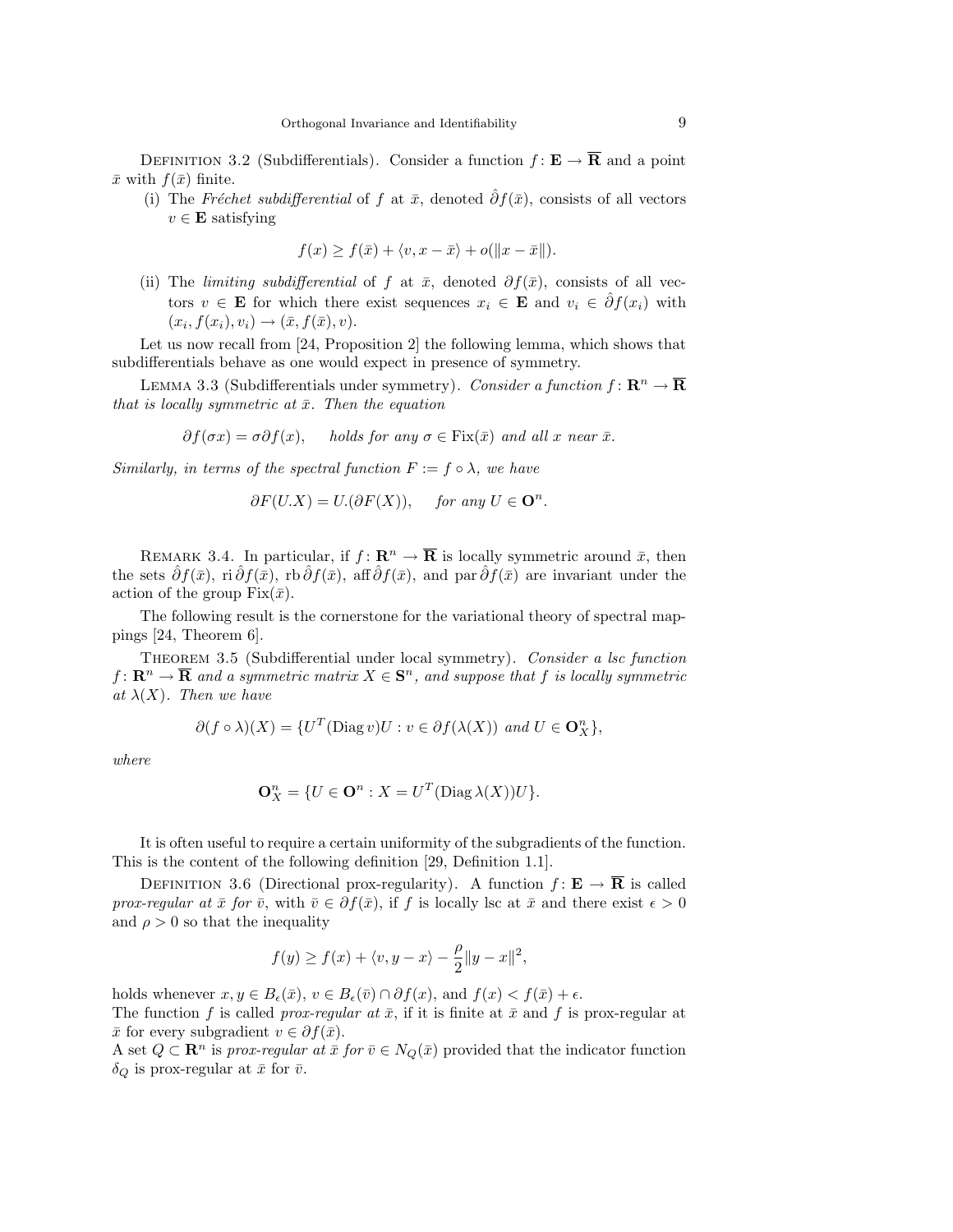In particular  $\mathbb{C}^2$ -smooth functions and lsc, convex functions are prox-regular at each of their points [31, Example 13.30, Proposition 13.34].

REMARK 3.7. A set  $Q \subset \mathbf{E}$  is prox-regular at  $\bar{x}$ , in the sense above, if and only if it is prox-regular in the sense of Definition 2.3. For a proof, see for example [31, Exercise 13.38].

The following theorem shows that directional prox-regularity also satisfies the Transfer Principle [10, Theorem 4.2].

THEOREM 3.8 (Directional prox-regularity under spectral lifts).

Consider a lsc function  $f: \mathbf{R}^n \to \overline{\mathbf{R}}$  and a symmetric matrix  $\overline{X}$ . Suppose that f is locally symmetric around  $\bar{x} := \lambda(\bar{X})$ . Then f is prox-regular at  $\bar{x}$  if and only if  $f \circ \lambda$ is prox-regular at  $\overline{X}$ .

The following two standard results of Linear Algebra will be important for us [24, Proposition 3].

LEMMA 3.9 (Simultaneous Conjugacy). Consider vectors  $x, y, u, v \in \mathbb{R}^n$ . Then there exists an orthogonal matrix  $U \in \mathbf{O}^n$  with

 $\text{Diag } x = U^T(\text{Diag } u)U \quad \text{and} \quad \text{Diag } y = U^T(\text{Diag } v)U,$ 

if and only if there exists a permutation  $\sigma \in \Sigma^n$  with  $x = \sigma u$  and  $y = \sigma v$ .

COROLLARY 3.10 (Conjugations and permutations). Consider vectors  $v_1, v_2 \in$  $\mathbf{R}^n$  and a matrix  $X \in \mathbf{S}^n$ . Suppose that for some  $U_1, U_2 \in \mathbf{O}_X^n$  we have

$$
U_1^T(\text{Diag}\,v_1)U_1 = U_2^T(\text{Diag}\,v_2)U_2.
$$

Then there exists a permutation  $\sigma \in \text{Fix}(\lambda(X))$  satisfying  $\sigma v_1 = v_2$ . Proof. Observe

 $(U_1U_2^T)^T \text{Diag}\, v_1(U_1U_2^T) = \text{Diag}\, v_2,$ 

$$
(U_1U_2^T)^T \text{Diag }\lambda(X)(U_1U_2^T) = \text{Diag }\lambda(X).
$$

The result follows by an application of Lemma 3.9.  $\square$ 

3.2. Main results. In this section, we consider partly-smooth sets, introduced in [25]. This notion generalizes the idea of active manifolds of classical nonlinear programming to an entirely representation-independent setting.

DEFINITION 3.11 (Partial Smoothness). Consider a function  $f: E \to \overline{R}$  and a set  $M \subset \mathbf{E}$  containing a point  $\bar{x}$ . Then f is  $\mathbf{C}^p$ -partly smooth  $(p = 2, \ldots, \infty)$  at  $\bar{x}$ relative to M if

- (i) (Smoothness) M is a  $\mathbb{C}^p$  manifold around  $\bar{x}$  and f restricted to M is  $\mathbb{C}^p$ smooth near  $\bar{x}$ ,
- (ii) (**Regularity**) f is prox-regular at  $\bar{x}$ ,
- (iii) (Sharpness) the affine span of  $\partial f$  is a translate of  $N_M(x)$ ,
- (iv) (Continuity)  $\partial f$  restricted to M is continuous at  $\bar{x}$ .

If the above properties hold, then we will refer to  $M$  as the partly smooth manifold of f at  $\bar{x}$ .

REMARK 3.12. Though the original definition of partial smoothness replaces the prox-regularity condition by Clarke-regularity, we feel that the prox-regularity is essential for the theory. In particular, without it, partly-smooth manifolds are not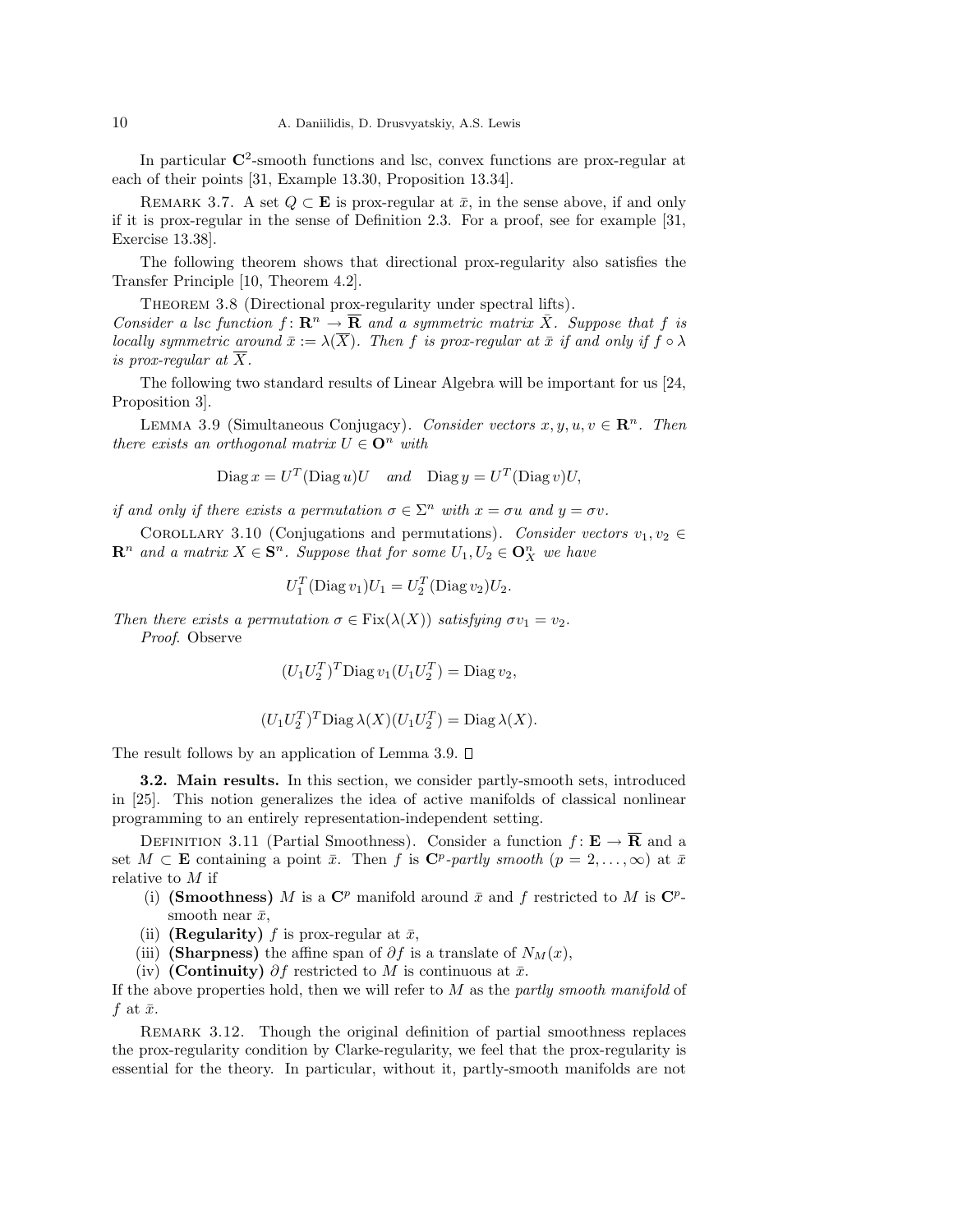even guaranteed to be locally unique and the basic property of identifiability may fail [21, Section 7].

Some comments are in order. First the continuity property of  $\partial f$  is meant in the Painlevé-Kuratowski sense. See for example [31, Definition 5.4]. The exact details of this notion will not be needed in our work, and hence we do not dwell on it further. Geometrically, partly smooth manifolds have a characteristic property in that the epigraph of f looks "valley-like" along the graph of  $f|_M$ . See Figure 3.1 for an illustration.



FIGURE 3.1. The partly smooth manifold M for  $f(x,y) := |x|(1-|x|) + y^2$ .

It is reassuring to know that partly smooth manifolds are locally unique. This is the content of the following theorem [21, Corollary 4.2].

THEOREM 3.13 (Local uniqueness of partly smooth manifolds). Consider a function  $f: \mathbf{E} \to \overline{\mathbf{R}}$  that is  $\mathbf{C}^p$ -partly smooth  $(p \geq 2)$  at  $\overline{x}$  relative to two manifolds  $M_1$ and  $M_2$ . Then there exists a neighborhood U of  $\bar{x}$  satisfying  $U \cap M_1 = U \cap M_2$ .

Our goal in this section is to prove that partly smooth manifolds satisfy the Transfer Principle. However, proving this directly is rather difficult. This is in large part because the continuity of the subdifferential mapping  $\partial (f \circ \lambda)$  seems to be intrinsically tied to continuity properties of the mapping

$$
X \mapsto \mathbf{O}_X^n = \{ U \in \mathbf{O}^n : X = U^T(\text{Diag }\lambda(X))U \},
$$

which are rather difficult to understand.

We however will side-step this problem entirely by instead focusing on a property that is seemingly different from partial smoothness — *finite identification*. This notion is of significant independent interest. It has been implicitly considered by a number of authors in connection with the possibility to accelerate various first-order numerical methods  $[36, 17, 8, 7, 6, 18, 1, 20, 13]$ , and has explicitly been studied in  $[16]$  for its own sake.

DEFINITION 3.14 (Identifiable sets). Consider a function  $f: \mathbf{E} \to \overline{\mathbf{R}}$ , a point  $\bar{x} \in \mathbb{R}^n$ , and a subgradient  $\bar{v} \in \partial f(\bar{x})$ . A set  $M \subset \text{dom } f$  is *identifiable at*  $\bar{x}$  for  $\bar{v}$  if for any sequences  $(x_i, f(x_i), v_i) \to (\bar{x}, f(\bar{x}), \bar{v})$ , with  $v_i \in \partial f(x_i)$ , the points  $x_i$  must all lie in  $M$  for all sufficiently large indices  $i$ .

REMARK 3.15. It is important to note that identifiable sets are not required to be smooth manifolds. Indeed, as we will see shortly, identifiability is a more basic notion than partial smoothness.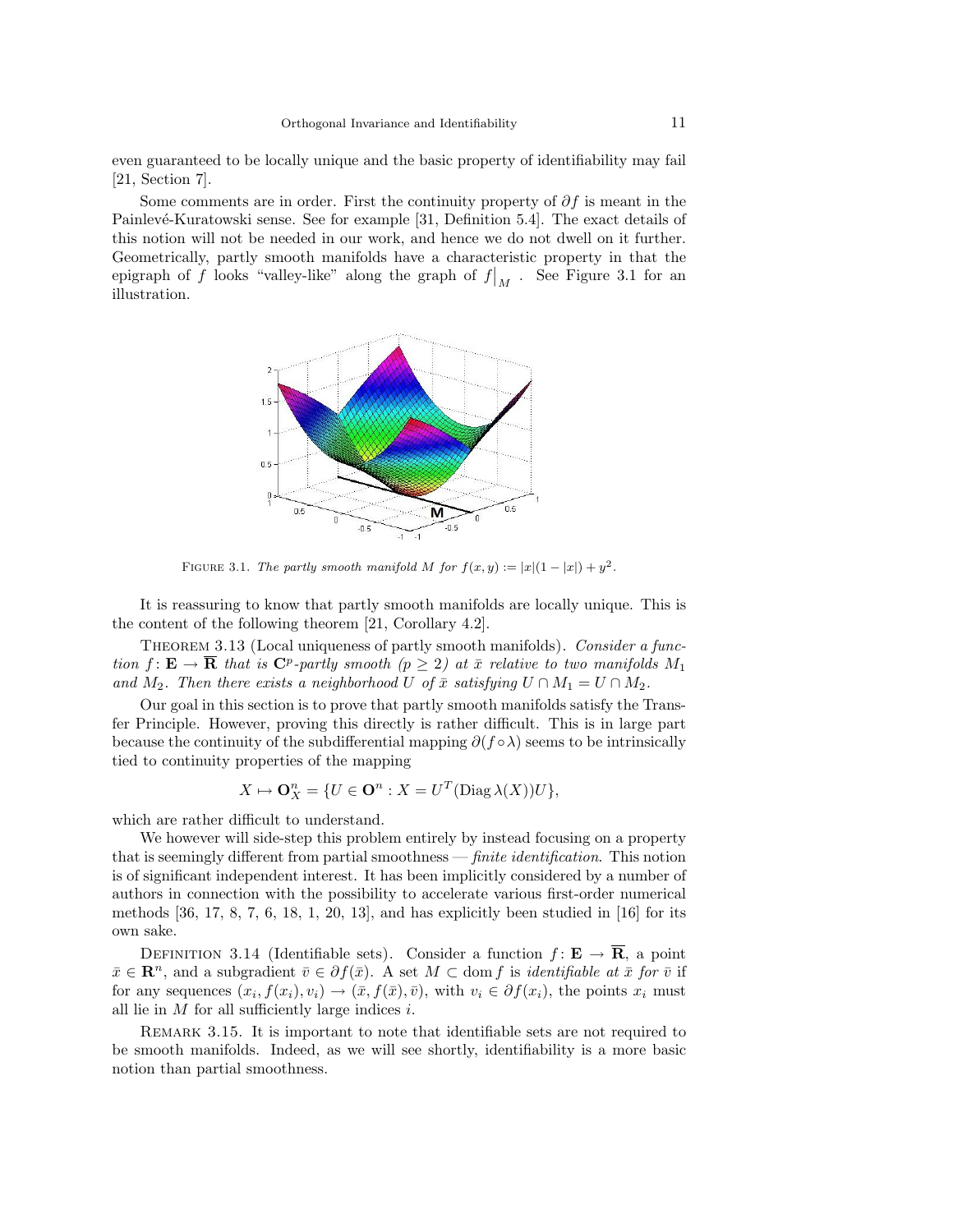The relationship between partial smoothness and finite identification is easy to explain. Indeed, as the following theorem shows, partial smoothness is in a sense just a "uniform" version of identifiability [16, Proposition 9.4].

PROPOSITION 3.16 (Partial smoothness and identifiability). Consider a lsc function  $f: \mathbf{E} \to \overline{\mathbf{R}}$  that is prox-regular at a point  $\bar{x}$ . Let  $M \subset \text{dom } f$  be a  $\mathbf{C}^p$  manifold  $(p=2,\ldots,\infty)$  containing  $\bar{x}$ , with the restriction  $f|_M$  being  $\mathbb{C}^p$ -smooth near  $\bar{x}$ . Then the following are equivalent

1. f is  $\mathbb{C}^p$ -partly smooth at  $\bar{x}$  relative to M

2. M is an identifiable set (relative to f) at  $\bar{x}$  for every subgradient  $\bar{v} \in \text{ri } \partial f(\bar{x})$ .

In light of the theorem above, our strategy for proving the Transfer Principle for partly smooth sets is two-fold: first prove the analogous result for identifiable sets and then gain a better understanding of the relationship between the sets ri  $\partial f(\lambda(X))$ and ri  $\partial (f \circ \lambda)(X)$ .

PROPOSITION 3.17 (Spectral lifts of Identifiable sets). Consider a lsc function  $f\colon \mathbf{R}^n\to \mathbf{\overline{R}}$  and a symmetric matrix  $\overline{X}\in \mathbf{S}^n$ . Suppose that f is locally symmetric around  $\bar{x} := \lambda(\overline{X})$  and consider a subset  $M \subset \mathbb{R}^n$  that is locally symmetric around  $\bar{x}$ . Then M is identifiable (relative to f) at  $\bar{x}$  for  $\bar{v} \in \partial f(\bar{x})$ , if and only if  $\lambda^{-1}(M)$  is *identifiable (relative to f* ◦  $\lambda$ ) at  $\overline{X}$  for  $U^T(\text{Diag}\,\overline{v})U \in \partial (f \circ \lambda)(\overline{X})$ , where  $U \in \mathbf{O}_{\overline{X}}^n$  is arbitrary.

Proof. We first prove the forward implication. Fix a subgradient

$$
\overline{V} := \overline{U}^T (\text{Diag}\,\overline{v})\overline{U} \in \partial (f \circ \lambda)(\overline{X}),
$$

for an arbitrary transformation  $\overline{U} \in \mathbf{O}_{\overline{X}}^n$ . For convenience, let  $F := f \circ \lambda$  and consider a sequence  $(X_i, F(X_i), V_i) \to (\overline{X}, F(\overline{X}), \overline{V})$ . Our goal is to show that for all large indices i, the inclusion  $\lambda(X_i) \in M$  holds. To this end, there exist matrices  $U_i \in \mathbf{O}_{X_i}^n$ and subgradients  $v_i \in \partial f(\lambda(X_i))$  with

$$
U_i^T(\text{Diag }\lambda(X_i))U_i=X_i \quad \text{ and } \quad U_i^T(\text{Diag }v_i)U_i=V_i.
$$

Restricting to a subsequence, we may assume that there exists a matrix  $\widetilde{U} \in \mathbf{O}_{\overline{X}}^{n}$  satisfying  $U_i \to \tilde{U}$ , and consequently there exists a subgradient  $\tilde{v} \in \partial f(\lambda(\overline{X}))$  satisfying  $v_i \rightarrow \tilde{v}$ . Hence we obtain

$$
\widetilde{U}^T(\text{Diag }\lambda(\overline{X}))\widetilde{U} = \overline{X}
$$
 and  $\widetilde{U}^T(\text{Diag }\tilde{v})\widetilde{U} = \overline{V} = \overline{U}^T(\text{Diag }\bar{v})\overline{U}.$ 

By Corollary 3.10, there exists a permutation  $\sigma \in \text{Fix}(\bar{x})$  with  $\sigma \tilde{v} = \bar{v}$ . Observe  $(\lambda(X_i), f(\lambda(X_i)), v_i) \to (\bar{x}, f(\bar{x}), \tilde{v}).$  Observe that the set  $\sigma^{-1}M$  is identifiable (relative to f) at  $\bar{x}$  for  $\tilde{v}$ . Consequently for all large indices i, the inclusion  $\lambda(X_i) \in \sigma^{-1}M$ holds. Since M is locally symmetric at  $\bar{x}$ , we deduce that all the points  $\lambda(X_i)$  eventually lie in M.

To see the reverse implication, fix an orthogonal matrix  $\overline{U} \in \mathbb{O}_{\overline{X}}^{n}$  and define  $\overline{V} :=$  $\overline{U}^T(\text{Diag }\bar{v})\overline{U}$ . Consider a sequence  $(x_i, f(x_i), v_i) \to (\bar{x}, f(\bar{x}), \bar{v})$  with  $v_i \in \partial f(x_i)$ . It is not difficult to see then that there exist permutations  $\sigma_i \in \text{Fix}(\bar{x})$  satisfying  $\sigma_i x_i \in \mathbf{R}$ . Restricting to a subsequence, we may suppose that  $\sigma_i$  are equal to a fixed  $\sigma \in \text{Fix}(\bar{x})$ . Define

$$
X_i := \overline{U}^T(\text{Diag}\,\sigma x_i)\overline{U} \quad \text{and} \quad V_i := \overline{U}^T(\text{Diag}\,\sigma v_i)\overline{U}.
$$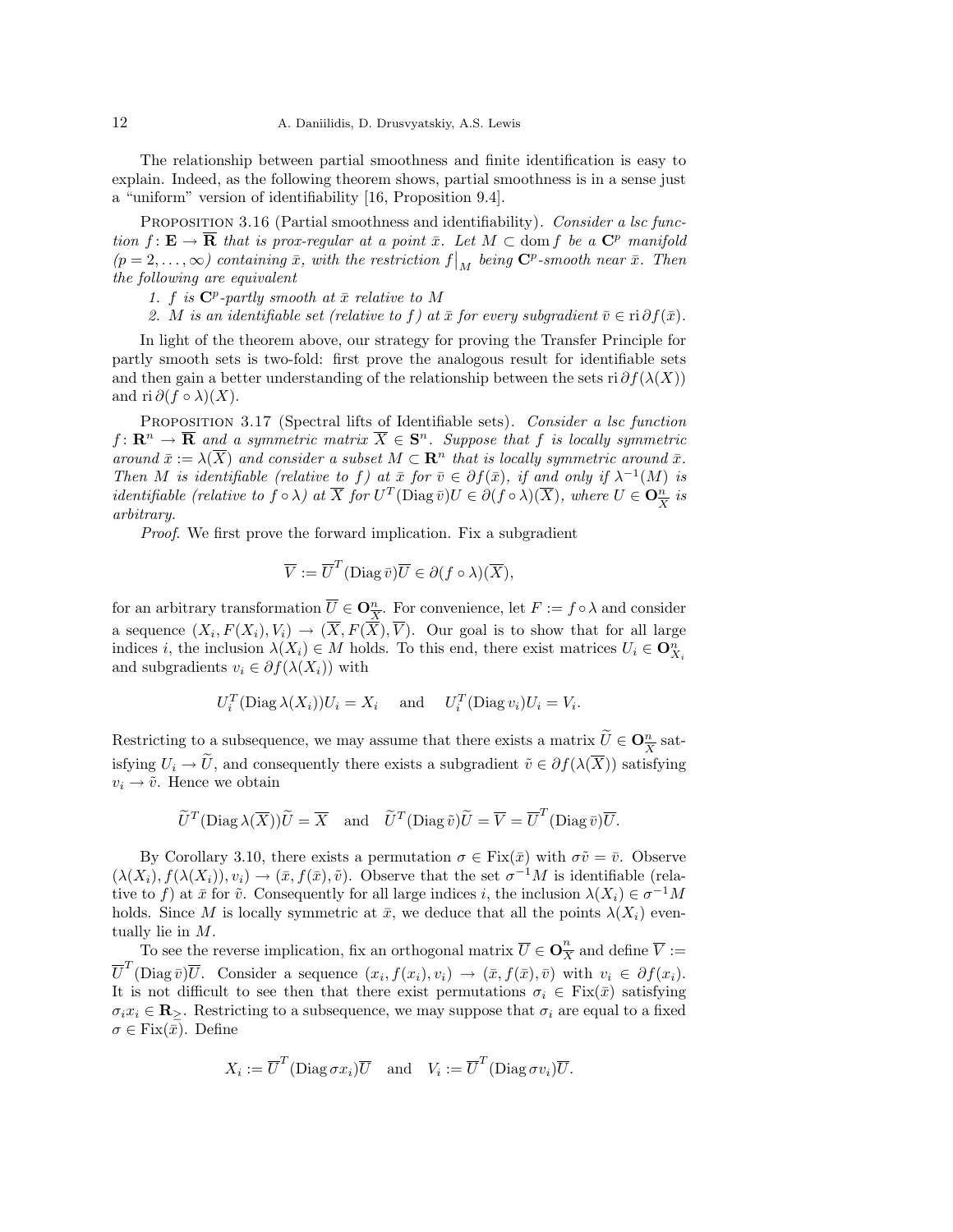Letting  $A_{\sigma^{-1}} \in \mathbf{O}^n$  denote the matrix representing the permutation  $\sigma^{-1}$ , we have

$$
X_i := (\overline{U}^T A_{\sigma^{-1}} \overline{U})^T [\overline{U}^T (\text{Diag } x_i) \overline{U}] \overline{U}^T A_{\sigma^{-1}} \overline{U} \text{ and}
$$
  

$$
V_i := (\overline{U}^T A_{\sigma^{-1}} \overline{U})^T [\overline{U}^T (\text{Diag } v_i) \overline{U}] \overline{U}^T A_{\sigma^{-1}} \overline{U}.
$$

We deduce  $X_i \to (\overline{U}^T A_{\sigma^{-1}} \overline{U})^T \overline{X} (\overline{U}^T A_{\sigma^{-1}} \overline{U})$  and  $V_i \to (\overline{U}^T A_{\sigma^{-1}} \overline{U})^T \overline{V} (\overline{U}^T A_{\sigma^{-1}} \overline{U}).$ On the other hand, observe  $\overline{X} = (\overline{U}^T A_{\sigma^{-1}} \overline{U})^T \overline{X} (\overline{U}^T A_{\sigma^{-1}} \overline{U})$ . Since  $\lambda^{-1}(M)$  is identifiable (relative to F) at  $\overline{X}$  for  $(\overline{U}^T A_{\sigma^{-1}} \overline{U})^T \overline{V} (\overline{U}^T A_{\sigma^{-1}} \overline{U})$ , we deduce that the matrices  $X_i$  lie in  $\lambda^{-1}(M)$  for all sufficiently large indices i. Since M is locally symmetric around  $\bar{x}$ , the proof is complete.  $\Box$ 

Using the results of Section 2, we can now describe in a natural way the affine span, relative interior, and relative boundary of the Fréchet subdifferential. We begin with a lemma.

LEMMA 3.18 (Affine generation). Consider a matrix  $X \in S^n$  and suppose that the point  $x := \lambda(X)$  lies in an affine subspace  $V \subset \mathbb{R}^n$  that is invariant under the action of  $Fix(x)$ . Then the set

$$
\{U^T(\text{Diag } v)U : v \in V \text{ and } U \in \mathbf{O}_X^n\},\
$$

is an affine subspace of  $\mathbf{S}^n$ .

*Proof.* Define the set  $L := (\text{par }\mathcal{V})^{\perp}$ . Observe that the set  $L \cap \mathcal{V}$  consists of a single vector; call this vector w. Since both L and  $\mathcal V$  are invariant under the action of Fix $(x)$ , we deduce  $\sigma w = w$  for all  $\sigma \in \text{Fix}(x)$ .

Now define a function  $g: \mathbb{R}^n \to \overline{\mathbb{R}}$  by declaring

$$
g(y) = \langle w, y \rangle + \delta_{x+L}(y),
$$

and note that the equation

$$
\hat{\partial}g(x) := w + N_{x+L}(x) = \mathcal{V}, \quad \text{holds.}
$$

Observe that for any permutation  $\sigma \in \text{Fix}(x)$ , we have

$$
g(\sigma y) = \langle w, \sigma y \rangle + \delta_{x+L}(\sigma y) = \langle \sigma^{-1} w, y \rangle + \delta_{x+\sigma^{-1}L}(y) = g(y).
$$

Consequently q is locally symmetric at  $x$ . Observe

$$
(g \circ \lambda)(Y) = \langle w, \lambda(Y) \rangle + \delta_{\lambda^{-1}(x+L)}Y.
$$

It is immediate from Theorems 2.2 and 2.7, that the function  $Y \mapsto \langle w, \lambda(Y) \rangle$  is  $\mathbb{C}^{\infty}$ smooth around X and that  $\lambda^{-1}(x+L)$  is a  $\mathbb{C}^\infty$  manifold around X. Consequently  $\hat{\partial}(g \circ \lambda)(X)$  is an affine subspace of  $\mathbf{S}^n$ . On the other hand, we have

$$
\hat{\partial}(g \circ \lambda)(X) = \{U^T(\text{Diag } v)U : v \in \mathcal{V} \text{ and } U \in \mathbf{O}_X^n\},\
$$

thereby completing the proof.  $\square$ 

PROPOSITION 3.19 (Affine span of the spectral Fréchet subdifferential). Consider a function  $f: \mathbf{R}^n \to \overline{\mathbf{R}}$  and a matrix  $X \in \mathbf{S}^n$ . Suppose that f is locally symmetric at  $\lambda(X)$ . Then we have

$$
\text{aff}\,\hat{\partial}(f \circ \lambda)(X) = \{U^T(\text{Diag}\,v)U : v \in \text{aff}\,\hat{\partial}f(\lambda(X)) \text{ and } U \in \mathbf{O}_X^n\},\qquad(3.1)
$$

$$
\operatorname{rb}\hat{\partial}(f\circ\lambda)(X) = \{U^T(\operatorname{Diag} v)U : v \in \operatorname{rb}\hat{\partial}f(\lambda(X)) \text{ and } U \in \mathbf{O}_X^n\}. \tag{3.2}
$$

$$
\operatorname{ri}\hat{\partial}(f\circ\lambda)(X) = \{U^T(\operatorname{Diag} v)U : v \in \operatorname{ri}\hat{\partial}f(\lambda(X)) \text{ and } U \in \mathbf{O}_X^n\}.
$$
 (3.3)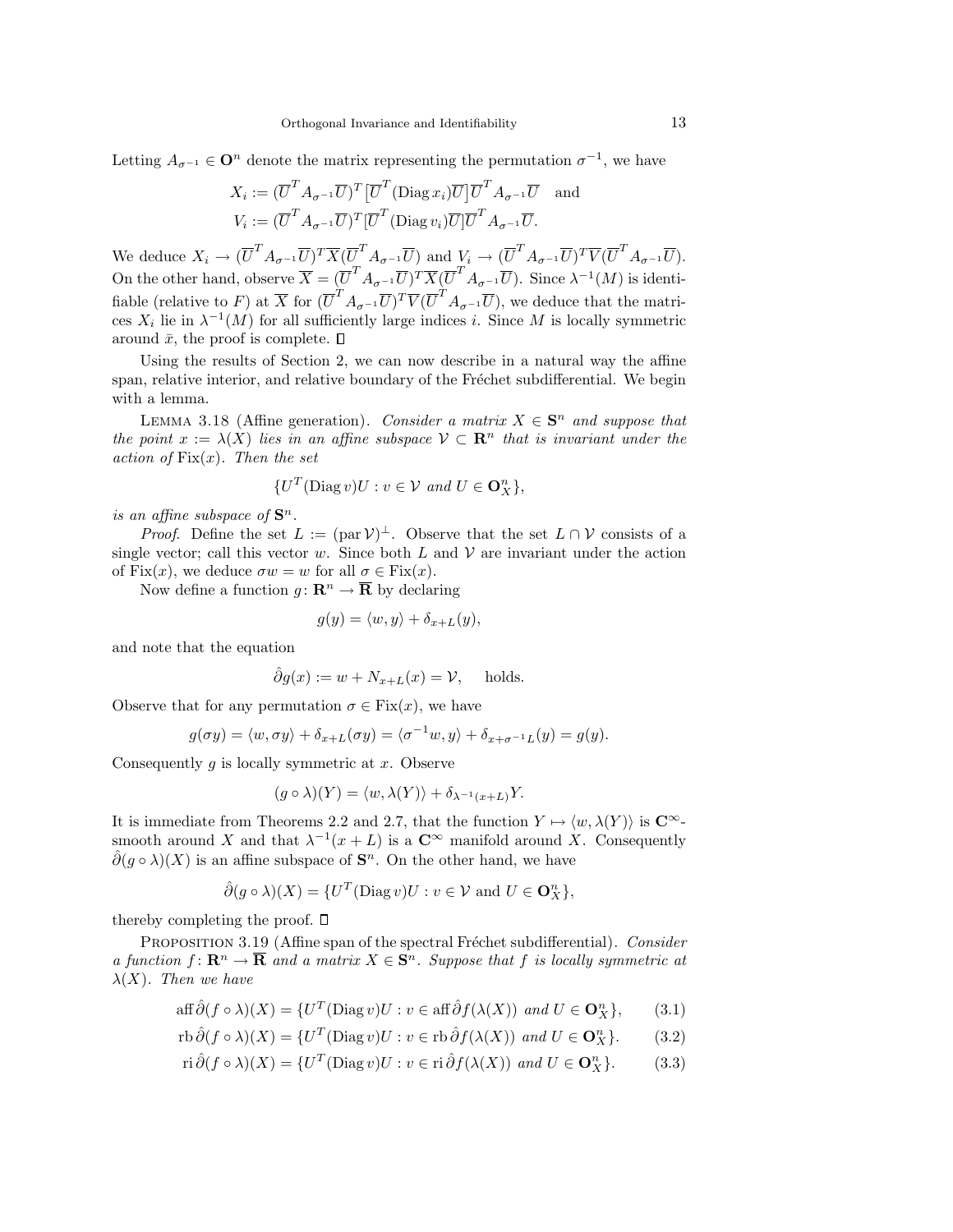*Proof.* Throughout the proof, let  $x := \lambda(X)$ . We prove the formulas in the order that they are stated. To this end, observe that the inclusion  $\supset$  in (3.1) is immediate. Furthermore, the inclusion

$$
\hat{\partial}(f \circ \lambda)(X) \subset \{U^T(\text{Diag } v)U : v \in \text{aff }\hat{\partial}f(\lambda(X)) \text{ and } U \in \mathbf{O}_X^n\}.
$$

clearly holds. Hence to establish the reverse inclusion in  $(3.1)$ , it is sufficient to show that the set

$$
\{U^T(\text{Diag }v)U: v \in \text{aff} \hat{\partial}f(\lambda(X)) \text{ and } U \in \mathbf{O}_X^n\},\
$$

is an affine subspace; but this is immediate from Remark 3.4 and Lemma 3.18. Hence (3.1) holds.

We now prove (3.2). Consider a matrix  $U^T(\text{Diag } v)U \in \text{rb } \hat{\partial}(f \circ \lambda)(X)$  with  $U \in \mathbf{O}_X^n$ and  $v \in \hat{\partial} f(\lambda(X))$ . Our goal is to show the stronger inclusion  $v \in \text{rb}\,\hat{\partial} f(x)$ . Observe from (3.1), there exists a sequence  $U_i^T(\text{Diag } v_i)U_i \to U^T(\text{Diag } v)U$  with  $U_i \in \mathbf{O}_X^n$ ,  $v_i \in \text{aff}\,\hat{\partial}f(x)$ , and  $v_i \notin \hat{\partial}f(x)$ . Restricting to a subsequence, we may assume that there exists a matrix  $\widetilde{U} \in \mathbf{O}_X^n$  with  $U_i \to \widetilde{U}$  and a vector  $\tilde{v} \in \text{aff} \widehat{\partial} f(x)$  with  $v_i \to \tilde{v}$ . Hence the equation

$$
\widetilde{U}^T(\text{Diag}\,\widetilde{v})\widetilde{U} = U^T(\text{Diag}\,v)U, \quad \text{holds.}
$$

Consequently, by Corollary 3.10, there exists a permutation  $\sigma \in \text{Fix}(x)$  satisfying  $\sigma\tilde{v} = v$ . Since  $\partial f(x)$  is invariant under the action of Fix(x), it follows that  $\tilde{v}$  lies in rb  $\hat{\partial}f(x)$ , and consequently from Remark 3.4 we deduce  $v \in$  rb  $\hat{\partial}f(x)$ . This establishes the inclusion ⊂ of (3.2). To see the reverse inclusion, consider a sequence  $v_i \in \text{aff} \,\hat{\partial} f(x)$ converging to  $v \in \hat{\partial}f(x)$  with  $v_i \notin \hat{\partial}f(x)$  for each index i. Fix an arbitrary matrix  $U \in \mathbf{Q}_{X}^{n}$  and observe that the matrices  $U^{T}(\text{Diag } v_i)U$  lie in aff  $\hat{\partial}(f \circ \lambda)(x)$  and converge to  $U^T(\text{Diag } v)U$ . We now claim that the matrices  $U^T(\text{Diag } v_i)U$  all lie outside of  $\hat{\partial}(f \circ \lambda)(x)$ . Indeed suppose this is not the case. Then there exist matrices  $\widetilde{U}_i \in \mathbf{O}_X^n$ and subgradients  $v_i \in \hat{\partial} f(x)$  satisfying

$$
U^T(\text{Diag}\,v_i)U=\widetilde{U}_i^T(\text{Diag}\,\widetilde{v}_i)\widetilde{U}_i
$$

.

An application of Corollary 3.10 and Remark 3.4 then yields a contradiction. Therefore the inclusion  $U^T(\text{Diag } v)U \in \text{rb } \hat{\partial}(f \circ \lambda)(X)$  holds, and the validity of (3.2) follows.

Finally, we aim to prove (3.3). Observe that the inclusion  $\subset$  of (3.3) is immediate from equation (3.2). To see the reverse inclusion, consider a matrix  $U<sup>T</sup>(\text{Diag } v)U$ , for some  $U \in \mathbf{O}_X^n$  and  $v \in \text{ri } \hat{\partial} f(x)$ . Again, an easy application of Corollary 3.10 and Remark 3.4 yields the inclusion  $U^T(\text{Diag } v)U \in \text{ri } \hat{\partial}(f \circ \lambda)(X)$ . We conclude that (3.3) holds.  $\square$ 

LEMMA 3.20 (Symmetry of partly smooth manifolds). Consider a lsc function  $f \colon \mathbf{R}^n \to \mathbf{\overline{R}}$  that is locally symmetric at  $\bar{x}$ . Suppose that f is  $\mathbf{C}^p$ -partly smooth at  $\bar{x}$ relative to M. Then M is locally symmetric around  $\bar{x}$ .

*Proof.* Consider a permutation  $\sigma \in Fix(\bar{x})$ . Then the function f is partly smooth at  $\bar{x}$  relative to  $\sigma M$ . On the other hand, partly smooth manifolds are locally unique Theorem 3.13. Consequently we deduce equality  $M = \sigma M$  locally around  $\bar{x}$ . The claim follows.

The main result of this section is now immediate.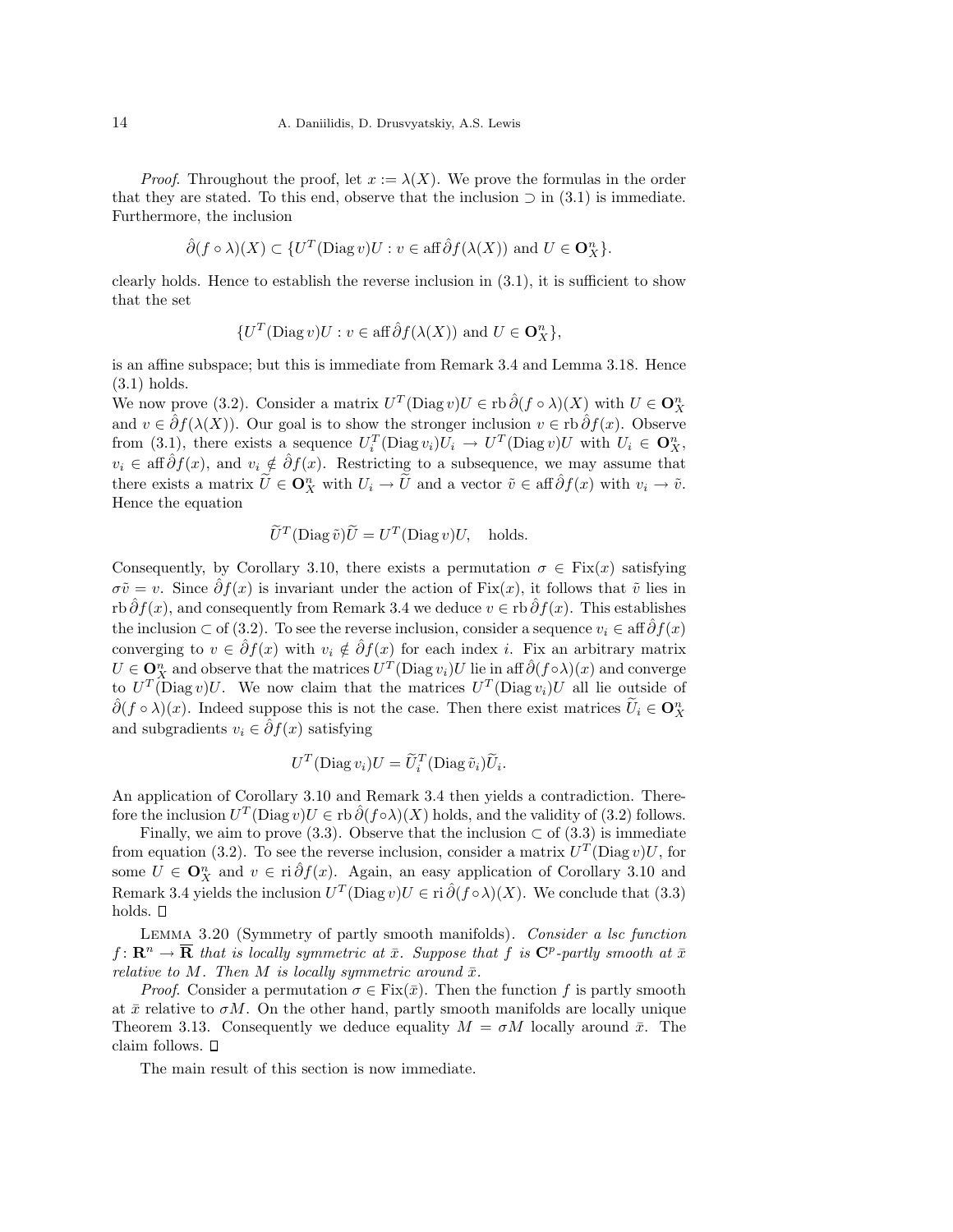THEOREM 3.21 (Lifts of  $\mathbb{C}^{\infty}$ -partly smooth functions). Consider a lsc function  $f\colon \mathbf{R}^n \to \mathbf{\overline{R}}$  and a matrix  $\overline{X} \in \mathbf{S}^n$ . Suppose that f is locally symmetric around  $\bar{x} := \lambda(\overline{X})$ . Then f is  $C^{\infty}$ -partly smooth at  $\bar{x}$  relative to M if and only if  $f \circ \lambda$  is  $\mathbb{C}^{\infty}$ -partly smooth at  $\overline{X}$  relative to  $\lambda^{-1}(M)$ .

*Proof.* Suppose that f is  $C^{\infty}$ -partly smooth at  $\bar{x}$  relative to M. In light of Lemma 3.20, we deduce that M is locally symmetric at  $\bar{x}$ . Consequently, Theorem 2.7 implies that the set  $\lambda^{-1}(M)$  is a  $\mathbb{C}^{\infty}$  manifold, while Corollary 3.1 implies that  $f \circ \lambda$ is  $\mathbb{C}^{\infty}$ -smooth on  $\lambda^{-1}(M)$  near  $\overline{X}$ . Applying Theorem 3.8, we conclude that  $f \circ \lambda$ is prox-regular at  $\bar{X}$ . Consider now a subgradient  $V \in \text{ri } \partial (f \circ \lambda)(\overline{X})$ . Then by Proposition 3.19, there exists a vector  $v \in \text{ri } \partial f(\bar{x})$  and a matrix  $U \in \mathbf{O}_{\overline{X}}^n$  satisfying

$$
V = U^T(\text{Diag } v)U \quad \text{ and } \quad \overline{X} = U^T(\text{Diag }\overline{x})U.
$$

Observe by Proposition 3.16, the set M is identifiable at  $\bar{x}$  for  $\bar{v}$ . Then applying Proposition 3.17, we deduce that  $\lambda^{-1}(M)$  is identifiable (relative to  $f \circ \lambda$ ) at  $\overline{X}$  relative to V. Since V is an arbitrary element of ri  $\partial (f \circ \lambda)(\overline{X})$ , applying Proposition 3.16, we deduce that  $f \circ \lambda$  is  $\mathbb{C}^{\infty}$ -partly smooth at  $\overline{X}$  relative to  $\lambda^{-1}(M)$ , as claimed. The converse follows along the same lines.

The forward implication of Theorem 3.21 holds in the case of  $\mathbb{C}^p$ -partly smooth functions (for  $p = 2, \ldots, \infty$ ). The proof is identical except one needs to use [11, Theorem 4.21] instead of Theorem 2.7. We record this result for ease of reference in future works.

THEOREM 3.22 (Lifts of  $\mathbb{C}^p$ -partly smooth functions). Consider a lsc function  $f\colon \mathbf{R}^n \to \overline{\mathbf{R}}$  and a matrix  $\overline{X} \in \mathbf{S}^n$ . Suppose that f is locally symmetric around  $\bar{x} := \lambda(\overline{X})$ . If f is  $\mathbb{C}^p$ -partly smooth (for  $p = 2, \ldots, \infty$ ) at  $\bar{x}$  relative to M, then  $f \circ \lambda$ is  $C^{\infty}$ -partly smooth at  $\overline{X}$  relative to  $\lambda^{-1}(M)$ .

4. Partly smooth duality for polyhedrally generated spectral functions. Consider a lsc, convex function  $f: \mathbf{E} \to \overline{\mathbf{R}}$ . Then the Fenchel conjugate  $f^* \colon \mathbf{E} \to \overline{\mathbf{R}}$ is defined by setting

$$
f^*(y) = \sup_{x \in \mathbf{R}^n} \{ \langle x, y \rangle - f(x) \}.
$$

Moreover, in terms of the powerset of **E**, denoted  $\mathbb{P}(\mathbf{E})$ , we define a correspondence  $\mathcal{J}_f : \mathbb{P}(\mathbf{E}) \to \mathbb{P}(\mathbf{E})$  by setting

$$
\mathcal{J}_f(Q) := \bigcup_{x \in Q} \text{ri}\,\partial f(x).
$$

The significance of this map will become apparent shortly. Before proceeding, we recall some basic properties of the conjugation operation:

Biconjugation:  $f^{**} = f$ , Subgradient inversion formula:  $\partial f^* = (\partial f)^{-1}$ , Fenchel-Young inequality: \* $(y)$  for every  $x, y \in \mathbb{R}^n$ .

Moreover, convexity and conjugation behave well under spectral lifts. See for example [4, Section 5.2].

THEOREM 4.1 (Lifts of convex sets and conjugation). If  $f: \mathbb{R}^n \to \overline{\mathbb{R}}$  is a symmetric function, then  $f^*$  is also symmetric and the formula

$$
(f \circ \lambda)^* = f^* \circ \lambda
$$
, holds.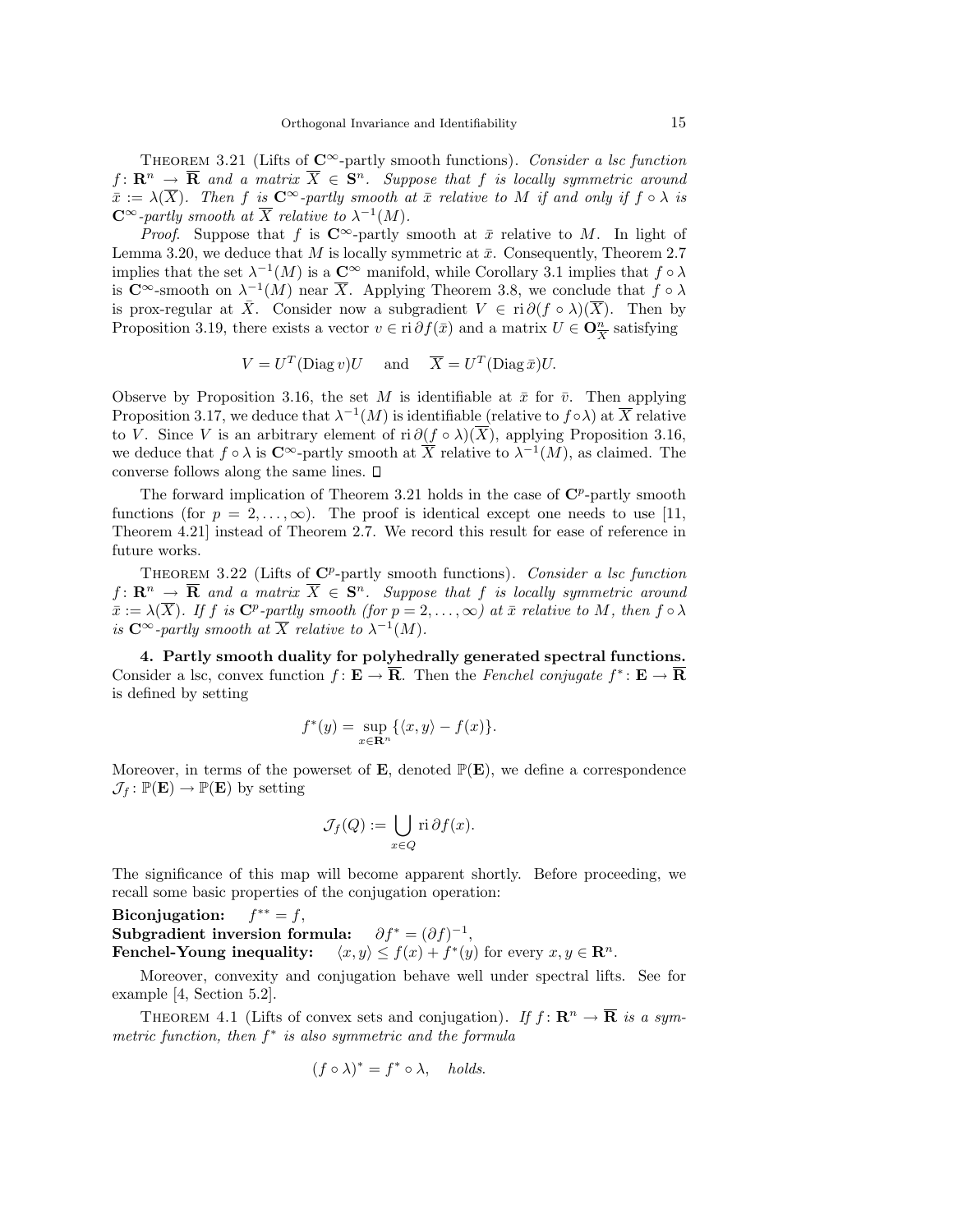Furthermore f is convex if and only if the spectral function  $f \circ \lambda$  is convex.

The following definition is standard.

DEFINITION 4.2 (Stratification). A finite partition A of a set  $Q \subset \mathbf{E}$  is a strat*ification* provided that for any partitioning sets (called *strata*)  $M_1$  and  $M_2$  in  $A$ , the implication

$$
M_1 \cap \text{cl } M_2 \neq \emptyset \implies M_1 \subset \text{cl } M_2
$$
, holds.

If the strata are open polyhedra, then  $A$  is a polyhedral stratification. If the strata are  $\mathbf{C}^k$  manifolds, then A is a  $\mathbf{C}^k$ -stratification.

Stratification duality for convex polyhedral functions. We now establish the setting and notation for the rest of the section. Suppose that  $f: \mathbb{R}^n \to \mathbb{R}$  is a convex *polyhedral* function (epigraph of  $f$  is a closed convex polyhedron). Then f induces a finite polyhedral stratification  $A_f$  of dom f in a natural way. Namely, consider the partition of epi f into open faces  $\{F_i\}$ . Projecting all faces  $F_i$ , with  $\dim F_i \leq n$ , onto the first *n*-coordinates we obtain a stratification of the domain dom f of f that we denote by  $A_f$ . In fact, one can easily see that f is  $\mathbb{C}^{\infty}$ -partly smooth relative to each polyhedron  $M \in \mathcal{A}_f$ .

A key observation for us will be that the correspondence  $f \stackrel{*}{\leftrightarrow} f^*$  is not only a pairing of functions, but it also induces a duality pairing between  $\mathcal{A}_f$  and  $\mathcal{A}_{f^*}$ . Namely, one can easily check that the mapping  $\mathcal{J}_f$  restricts to an invertible mapping  $\mathcal{J}_f: \mathcal{A}_f \to \mathcal{A}_{f^*}$  with inverse given by  $\mathcal{J}_{f^*}.$ 

Limitations of stratification duality. It is natural to ask whether for general (nonpolyhedral) lsc, convex functions  $f: \mathbb{R}^n \to \overline{\mathbb{R}}$ , the correspondence  $f \stackrel{*}{\leftrightarrow} f^*$ , along with the mapping  $J$ , induces a pairing between partly smooth manifolds of  $f$  and  $f^*$ . Little thought, however shows an immediate obstruction: images of  $\mathbb{C}^{\infty}$ -smooth manifolds under the map  $\mathcal{J}_f$  may fail to be even  $\mathbb{C}^2$ -smooth.

Example 4.3 (Failure of smoothness). Consider the conjugate pair

$$
f(x,y) = \frac{1}{4}(x^4 + y^4)
$$
 and  $f^*(x,y) = \frac{3}{4}(|x|^{\frac{4}{3}} + |y|^{\frac{4}{3}}).$ 

Clearly f is partly smooth relative to  $\mathbb{R}^2$ , whereas any possible partition of  $\mathbb{R}^2$  into partly smooth manifolds relative to  $f^*$  must consist of at least three manifolds (one manifold in each dimension: one, two, and three). Hence no duality pairing between partly smooth manifolds is possible. See the Figures 4.1 and 4.2 for an illustration.

Indeed, this is not very surprising, since the convex duality is really a duality between smoothness and strict convexity. See for example [28, Section 4] or [31, Theorem 11.13]. Hence in general, one needs to impose tough strict convexity conditions in order to hope for this type of duality to hold. Rather than doing so, and more in line with the current work, we consider the spectral setting. Namely, we will show that in the case of spectral functions  $F := f \circ \lambda$ , with f symmetric and polyhedral — functions of utmost importance in eigenvalue optimization — the mapping  $\mathcal J$  does induce a duality correspondence between partly smooth manifolds of  $F$  and  $F^*$ .

In the sequel, let us denote by

$$
M^{\text{sym}} := \bigcup_{\sigma \in \Sigma} \sigma M
$$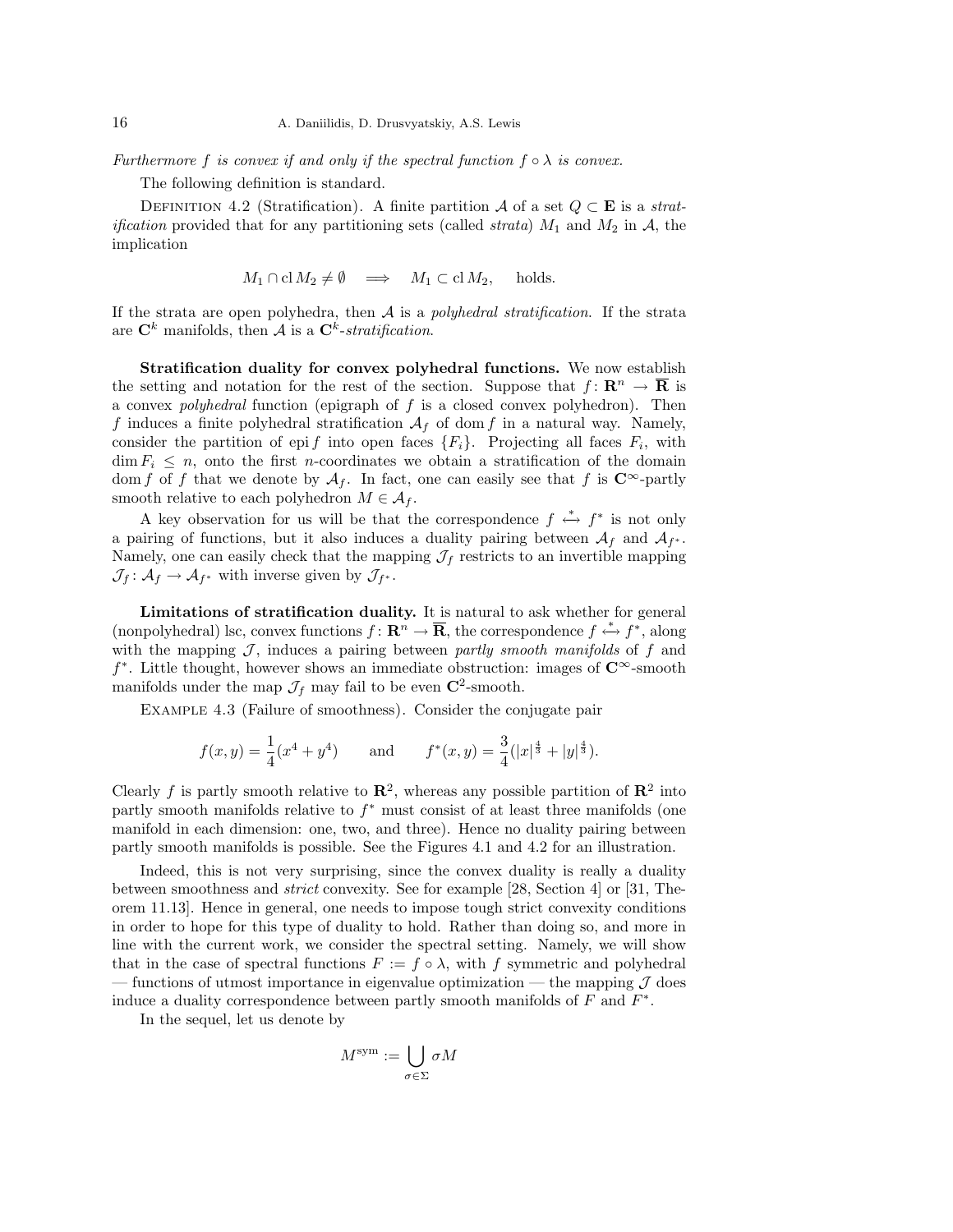

the symmetrization of any subset  $M \subset \mathbb{R}^n$ . Before we proceed, we will need the following result.

LEMMA 4.4 (Path-connected lifts). Let  $M \subseteq \mathbb{R}^n$  be a path-connected set and assume that for any permutation  $\sigma \in \Sigma$ , we either have  $\sigma M = M$  or  $\sigma M \cap M = \emptyset$ . Then  $\lambda^{-1}(M^{\text{sym}})$  is a path-connected subset of  $\mathbf{S}^n$ .

*Proof.* Let  $X_1, X_2$  be in  $\lambda^{-1}(M^{\text{sym}})$ , and set  $x_i = \lambda(X_i) \in M^{\text{sym}} \cap \mathbb{R}^n$ , for  $i \in \{1, 2\}$ . It is standard to check that the sets  $\lambda^{-1}(x_i)$  are path-connected manifolds for  $i = 1, 2$ . Consequently the matrices  $X_i$  and  $Diag(x_i)$  can be joined via a path lying in  $\lambda^{-1}(x_i)$ . Thus in order to construct a path joining  $X_1$  to  $X_2$  and lying in  $\lambda^{-1}(M^{\text{sym}})$  it would be sufficient to join  $x_1$  to  $x_2$  inside  $M^{\text{sym}}$ . This in turn will follow immediately if both  $\sigma x_1, \sigma x_2$  belong in M for some  $\sigma \in \Sigma$ . To establish this, we will assume without loss of generality that  $x_1$  lies in  $M$ . In particular, we have  $M \cap \mathbf{R}_{\geq}^n \neq \emptyset$  and we will establish the inclusion  $x_2 \in M$ .

To this end, consider a permutation  $\sigma \in \Sigma$  satisfying  $x_2 \in \sigma M \cap \mathbb{R}^n_{\geq}$ . Our immediate goal is to establish  $\sigma M \cap M \neq \emptyset$ , and thus  $\sigma M = M$  thanks to our assumption. To this end, consider the point  $y \in M$  satisfying  $x_2 = \sigma y$ . If y lies in  $\mathbb{R}^n_{\geq}$ , then we deduce  $y = x_2$  and we are done. Therefore, we can assume  $y \notin \mathbb{R}^n_{\geq}$ . We can then consider the decomposition  $\sigma = \sigma_k \cdots \sigma_1$  of the permutation  $\sigma$  into  $\overline{2}$ cycles  $\sigma_i$  each of which permutes exactly two coordinates of y that are not in the right (decreasing) order. For the sake of brevity, we omit details of the construction of such a decomposition; besides, it is rather standard. We claim now  $\sigma_1 M = M$ . To see this, suppose that  $\sigma_1$  permutes the i and j coordinates of y where  $y_i < y_j$  and  $i > j$ . Since  $x_1$  lies in  $\mathbb{R}^n_{\geq}$  and M is path-connected, there exists a point  $z \in M$  satisfying  $z_i = z_j$ . Then  $\sigma_1 z = z$ , whence  $\sigma_1 M = M$  and  $\sigma_1 y \in M$ . Applying the same argument to  $\sigma_1 y$ and  $\sigma_1 M$  with the 2-cycle  $\sigma_2$  we obtain  $\sigma_2 \sigma_1 M = M$  and  $\sigma_2 \sigma_1 y \in M$ . By induction,  $\sigma M = M$ . Thus  $x_2 \in M$  and the assertion follows.  $\square$ 

Stratification duality for spectral lifts. Consider a symmetric, convex polyhedral function  $f: \mathbf{R}^n \to \mathbf{\overline{R}}$  together with its induced stratification  $\mathcal{A}_f$  of dom f. Then with each polyhedron  $M \in \mathcal{A}_f$ , we may associate the symmetric set  $M^{\text{sym}}$ . We record some properties of such sets in the following lemma.

LEMMA 4.5 (Properties of  $A_f$ ). Consider a symmetric, convex polyhedral function  $f: \mathbb{R}^n \to \overline{\mathbb{R}}$  and the induced stratification  $A_f$  of dom f. Then the following are true.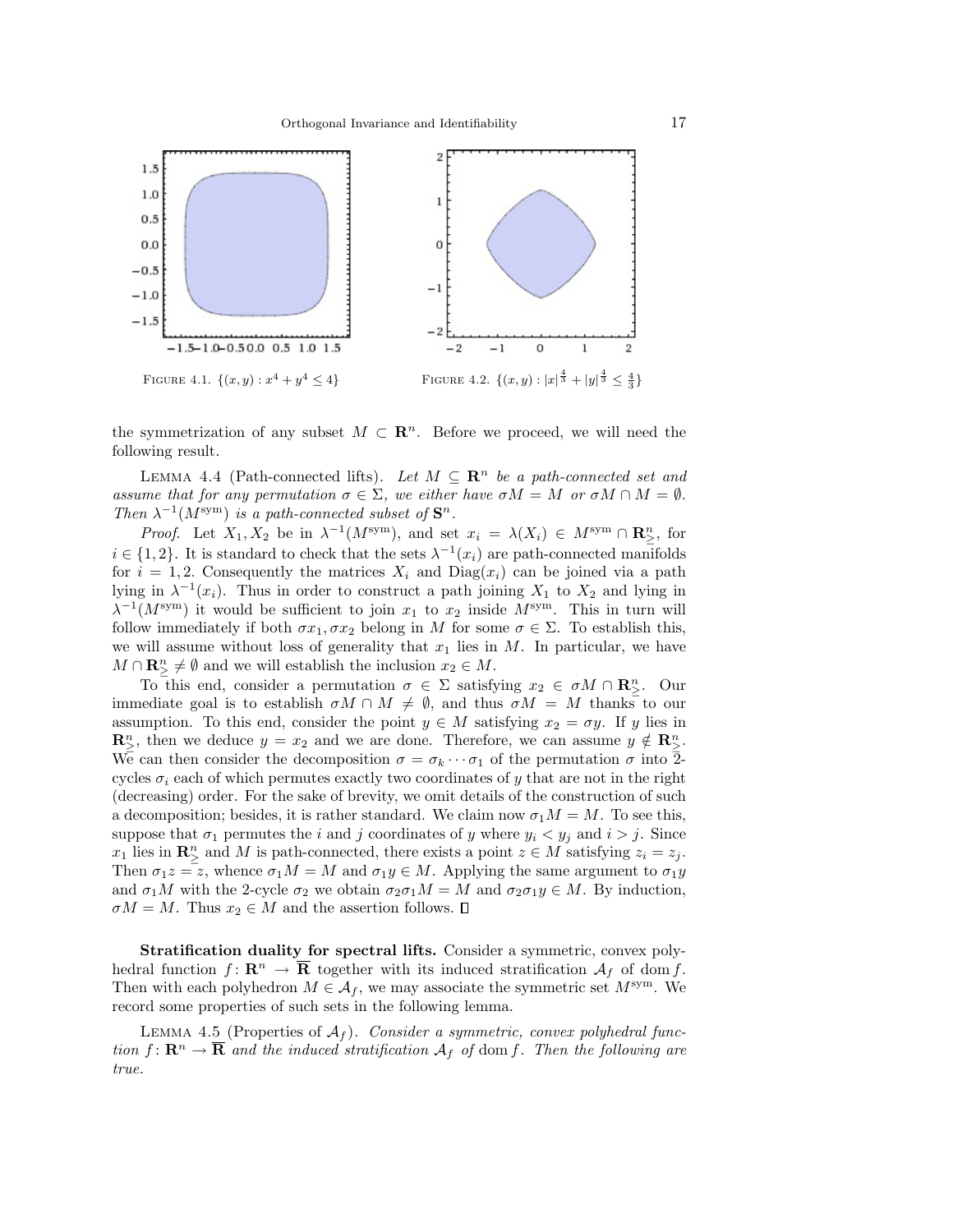- (i) For any set  $M_1, M_2 \in \mathcal{A}_f$  and any permutation  $\sigma \in \Sigma$ , the sets  $\sigma M_1$  and  $M_2$ either coincide or are disjoint.
- (ii) The action of  $\Sigma$  on  $\mathbb{R}^n$  induces an action of  $\Sigma$  on

$$
\mathcal{A}_f^k:=\{M\in\mathcal{A}_f:\dim M=k\}
$$

for each  $k = 0, \ldots, n$ . In particular, the set  $M^{sym}$  is simply the union of all polyhedra belonging to the orbit of M under this action.

(iii) For any polyhedron  $M \in \mathcal{A}_f$ , and every point  $x \in M$ , there exists a neighborhood U of x satisfying  $U \cap M^{sym} = U \cap M$ . Consequently,  $M^{sym}$  is a  $\mathbb{C}^{\infty}$ manifold of the same dimension as M.

Moreover,  $\lambda^{-1}(M^{\text{sym}})$  is connected, whenever M is.

The last assertion follows from Lemma 4.4. The remaining assertions are straightforward and hence we omit their proof.

Notice that the strata of the stratification  $A_f$  are connected  $\mathbb{C}^\infty$  manifolds, which fail to be symmetric in general. In light of Lemma 4.5, the set  $M^{\rm sym}$  is a  $\mathbb{C}^{\infty}$  manifold and a disjoint union of open polyhedra. Thus the collection

$$
\mathcal{A}_f^{\text{sym}} := \{ M^{\text{sym}} : M \in \mathcal{A}_f \},
$$

is a stratification of dom  $f$ , whose strata are now symmetric manifolds. Even though the new strata are disconnected, they give rise to connected lifts  $\lambda^{-1}(M^{\text{sym}})$ . One can easily verify that, as before,  $\mathcal{J}_f$  restricts to an invertible mapping  $\mathcal{J}_f: \mathcal{A}_f^{sym} \to \mathcal{A}_{f^*}^{sym}$ with inverse given by the restriction of  $\mathcal{J}_{f^*}$ .

We now arrive at the main result of the section.

THEOREM 4.6 (Lift of the duality map). Consider a symmetric, convex polyhedral function  $f: \mathbf{R}^n \to \overline{\mathbf{R}}$  and define the spectral function  $F := f \circ \lambda$ . Let  $\mathcal{A}_f$  be the finite polyhedral partition of dom f induced by f, and define the collection

$$
\mathcal{A}_F:=\Big\{\lambda^{-1}(M^{\text{\rm sym}}): M\in\mathcal{A}_f\Big\}.
$$

Then the following properties hold:

- (i)  $A_F$  is a  $\mathbb{C}^\infty$ -stratification of dom F comprised of connected manifolds,
- (ii) F is  $C^{\infty}$ -partly smooth relative to each set  $\lambda^{-1}(M^{\text{sym}}) \in \mathcal{A}_F$ .
- (iii) The assignment  $\mathcal{J}_F \colon \mathbb{P}(\mathbf{S}^n) \to \mathbb{P}(\mathbf{S}^n)$  restricts to an invertible mapping  $\mathcal{J}_F \colon \mathcal{A}_F \to$  $\mathcal{A}_{F^*}$  with inverse given by the restriction of  $\mathcal{J}_{F^*}$ .
- (iv) The following diagram commutes:

$$
\mathcal{A}_{F} \xrightarrow{\mathcal{J}_{F}} \mathcal{A}_{F^{*}} \longrightarrow \mathcal{A}_{F^{*}} \longrightarrow \mathcal{A}_{f}^{\text{sym}} \longrightarrow \mathcal{A}_{f}^{\text{sym}} \longrightarrow \mathcal{A}_{f^{*}}^{\text{sym}}
$$

That is, the equation  $(\lambda^{-1} \circ \mathcal{J}_f)(M^{\text{sym}}) = (\mathcal{J}_F \circ \lambda^{-1})(M^{\text{sym}})$  holds for every set  $M^{\text{sym}} \in \mathcal{A}_f^{\text{sym}}$ .

*Proof.* In light of Lemma 4.5, each set  $M^{sym} \in \mathcal{A}_f^{sym}$  is a symmetric  $\mathbb{C}^\infty$  manifold. The fact that  $\mathcal{A}_F$  is a  $\mathbb{C}^\infty$ -stratification of dom F now follows from the transfer principle for stratifications [15, Theorem 4.8], while the fact that each manifold  $\lambda^{-1}(M^{\text{sym}})$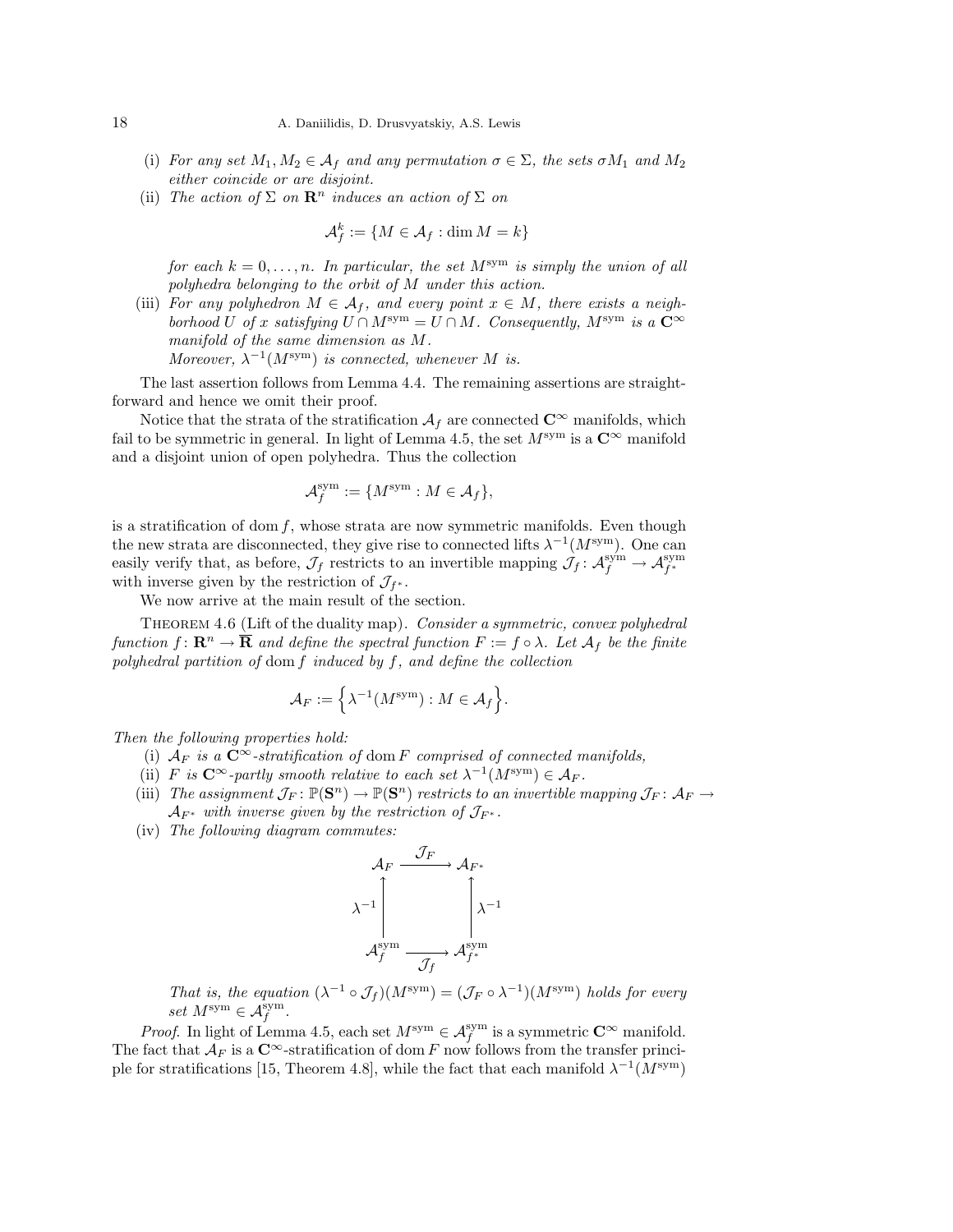is connected follows immediately from Lemma 4.5. Moreover, from Theorem 3.21, we deduce that F is  $\mathbb{C}^{\infty}$ -partly smooth relative to each set in  $\mathcal{A}_F$ .

Consider now a set  $M^{\text{sym}} \in \mathcal{A}_f^{\text{sym}}$  for some  $M \in \mathcal{A}_f$ . Then we have:

$$
\mathcal{J}_F(\lambda^{-1}(M^{\text{sym}})) = \bigcup_{X \in \lambda^{-1}(M^{\text{sym}})} \text{ri } \partial F(X)
$$
  
= 
$$
\bigcup_{X \in \lambda^{-1}(M^{\text{sym}})} \{U^T(\text{Diag } v)U : v \in \text{ri } \partial f(\lambda(X)) \text{ and } U \in \mathbf{O}_X^n\},
$$

and concurrently,

$$
\lambda^{-1}(\mathcal{J}_f(M^{\text{sym}})) = \lambda^{-1}\Big(\bigcup_{x \in M^{\text{sym}}} \text{ri}\,\partial f(x)\Big) = \bigcup_{x \in M^{\text{sym}},\ v \in \text{ri}\,\partial f(x)} \mathbf{O}^n.(\text{Diag}\,v).
$$

We claim that the equality  $\lambda^{-1}(\mathcal{J}_f(M^{\text{sym}})) = \mathcal{J}_F(\lambda^{-1}(M^{\text{sym}}))$  holds. The inclusion "⊃" is immediate. To see the converse, fix a point  $x \in M^{sym}$ , a vector  $v \in$ ri  $\partial f(x)$ , and a matrix  $U \in \mathbf{O}^n$ . We must show  $V := U^T(\text{Diag } v)U \in \mathcal{J}_F(\lambda^{-1}(M^{\text{sym}}))$ . To see this, fix a permutation  $\sigma \in \Sigma$  with  $\sigma x \in \mathbb{R}^n_{\geq}$ , and observe

$$
U^T(\text{Diag}\,v)U = (A_{\sigma}U)^T(\text{Diag}\,\sigma v)A_{\sigma}U,
$$

where  $A_{\sigma}$  denotes the matrix representing the permutation  $\sigma$ . Define a matrix  $X := (A_{\sigma}U)^{T}(\text{Diag}\,\sigma x)A_{\sigma}U$ . Clearly, we have  $V \in \text{ri}\,\partial F(X)$  and  $X \in \lambda^{-1}(M^{\text{sym}})$ . This proves the claimed equality. Consequently, we deduce that the assignment  $\mathcal{J}_F\colon \mathbb{P}(\mathbf{S}^n) \to \mathbb{P}(\mathbf{S}^n)$  restricts to a mapping  $\mathcal{J}_F\colon \mathcal{A}_F \to \mathcal{A}_{F^*}$ , and that the diagram commutes. Commutativity of the diagram along with the fact that  $\mathcal{J}_{f^*}$  restricts to be the inverse of  $\mathcal{J}_f: \mathcal{A}_f^{\text{sym}} \to \mathcal{A}_{f^*}^{\text{sym}}$  implies that  $\mathcal{J}_{F^*}$  restricts to be the inverse of  $\mathcal{J}_F\colon \mathcal{A}_F\to \mathcal{A}_{F^*}.$   $\Box$ 

Example 4.7 (Constant rank manifolds). Consider the closed convex cones of positive (respectively negative) semi-definite matrices  $S^n_+$  (respectively  $S^n_-$ ). Clearly, we have equality  $S_{\pm}^n = \lambda^{-1}(\mathbf{R}_{\pm}^n)$ . Define the constant rank manifolds

$$
M_k^{\pm} := \{ X \in \mathbf{S}_{\pm}^n : \text{rank } X = k \}, \text{ for } k = 0, \dots, n.
$$

Then using Theorem 4.6 one can easily check that the manifolds  $M_k^{\pm}$  and  $M_{n-k}^{\mp}$  are dual to each other under the conjugacy correspondence  $\delta_{\mathbf{S}_{+}^{n}} \xleftrightarrow^* \delta_{\mathbf{S}_{-}^{n}}$ .

5. Extensions to nonsymmetric matrices. Consider the space of  $n \times m$  real matrices  $\mathbf{M}^{n \times m}$ , endowed with the trace inner-product  $\langle X, Y \rangle = \text{tr} (X^T Y)$ , and the corresponding Frobenius norm. We will let the group  $\mathbf{O}^{n,m} := \mathbf{O}^n \times \mathbf{O}^m$  act on  $\mathbf{M}^{n \times m}$ simply by defining

$$
(U, V).X = UT X V
$$
 for all  $(U, V) \in \mathbf{O}^{n,m}$  and  $X \in \mathbf{M}^{n \times m}$ .

Recall that *singular values* of a matrix  $A \in \mathbf{M}^{n \times m}$  are defined to be the square roots of the eigenvalues of the matrix  $A^T A$ . The *singular value mapping*  $\sigma : \mathbf{M}^{n \times m} \to \mathbf{R}^m$  is simply the mapping taking each matrix X to its vector  $(\sigma_1(X), \ldots, \sigma_m(X))$  of singular values in non-increasing order. We will be interested in functions  $F: \mathbf{M}^{n \times m} \to \mathbf{R}$ that are invariant under the action of  $\mathbf{O}^{n,m}$ . Such functions F can necessarily be represented as a composition  $F = f \circ \sigma$ , where the outer-function  $f: \mathbb{R}^m \to \overline{\mathbb{R}}$  is absolutely permutation-invariant, meaning invariant under all signed permutations of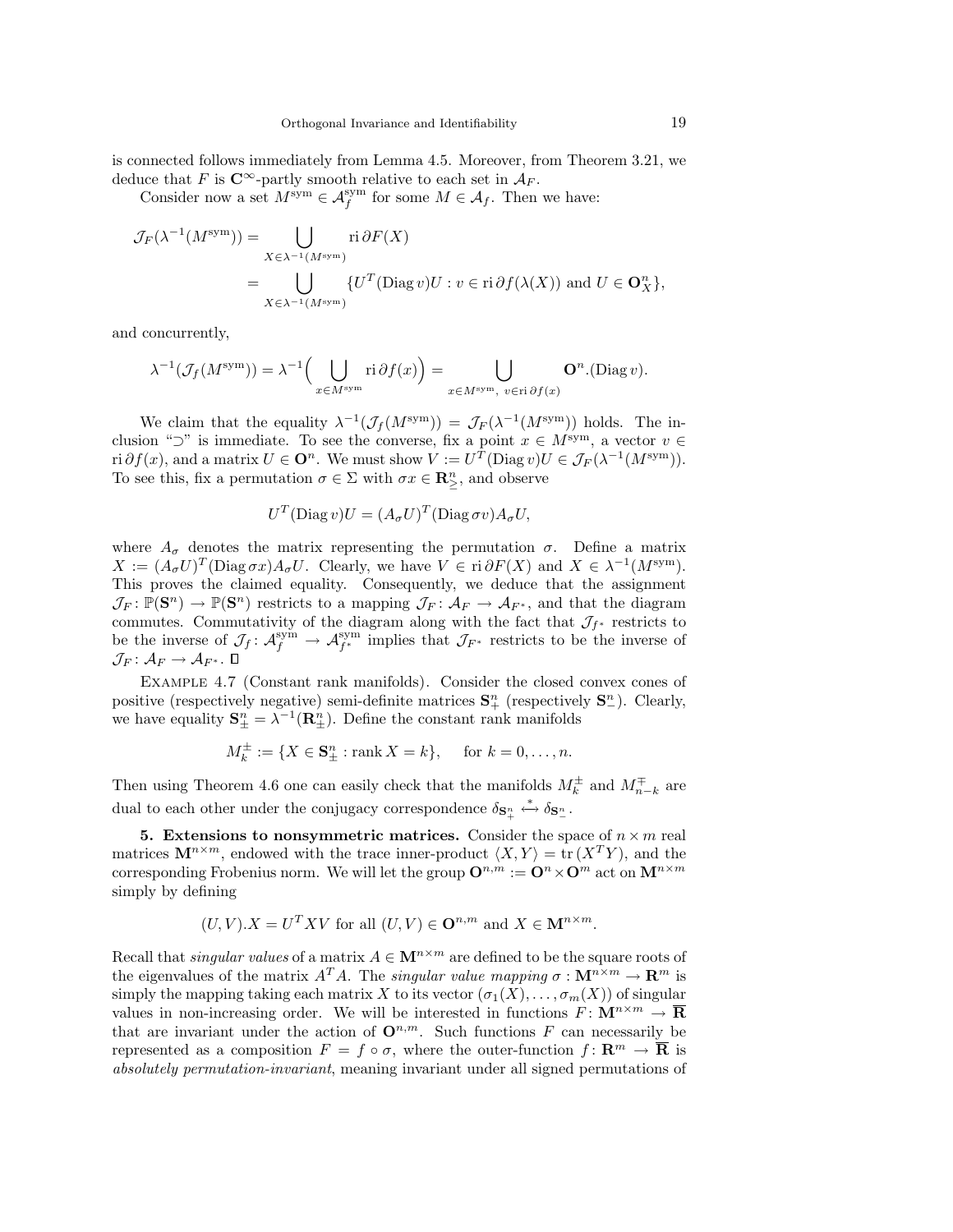coordinates. As in the symmetric case, it is useful to localize this notion. Namely, we will say that a function  $f$  is *locally absolutely permutation-invariant* around a point  $\bar{x}$  provided that for each signed permutation  $\sigma$  fixing  $\bar{x}$ , we have  $f(\sigma x) = f(x)$  for all x near  $\bar{x}$ . Then essentially all of the results presented in the symmetric case have natural analogues in this setting (with nearly identical proofs).

THEOREM 5.1 (The nonsymmetric case: lifts of manifolds). Consider a matrix  $\bar{X} \in \mathbf{M}^{n \times m}$  and a set  $M \subset \mathbf{R}^m$  that is locally absolutely permutation-invariant around  $\bar{x} := \sigma(\bar{X})$ . Then M is a  $\mathbb{C}^{\infty}$  manifold around  $\bar{x}$  if and only if the set  $\sigma^{-1}(M)$  is a  $C^{\infty}$  manifold around  $\bar{X}$ .

PROPOSITION 5.2 (The nonsymmetric case: lifts of identifiable sets). Consider a lsc f:  $\mathbf{R}^m \to \mathbf{\overline{R}}$  and a matrix  $\bar{X} \in \mathbf{M}^{n \times m}$ . Suppose that f is locally absolutely permutation-invariant around  $\bar{x} := \sigma(\bar{X})$  and consider a subset  $M \subset \mathbb{R}^m$  that is locally absolutely permutation-invariant around  $\bar{x}$ . Then M is identifiable (relative to f) at  $\bar{x}$  for  $\bar{v} \in \partial f(\bar{x})$ , if and only if  $\sigma^{-1}(M)$  is identifiable (relative to  $f \circ \sigma$ ) at  $\overline{X}$  for  $U^T(\text{Diag}\,\overline{v})V \in \partial (f \circ \sigma)(\overline{X})$ , where  $(U,V) \in \mathbf{O}^{n,m}$  is any pair satisfying  $\bar{X} = U^T(\text{Diag}\,\sigma(\bar{\bar{X}}))V.$ 

THEOREM 5.3 (The nonsymmetric case: lifts of partly smooth manifolds). Consider a lsc function  $f: \mathbf{R}^m \to \overline{\mathbf{R}}$  and a matrix  $X \in \mathbf{M}^{n \times m}$ . Suppose that f is locally absolutely permutation-invariant around  $\bar{x} := \sigma(\bar{X})$ . Then f is  $\mathbb{C}^{\infty}$ -partly smooth at  $\bar{x}$  relative to M if and only if  $f \circ \sigma$  is  $C^{\infty}$ -partly smooth at  $\bar{X}$  relative to  $\sigma^{-1}(M)$ .

It is unknown whether the analogue of the latter theorem holds in the case of  $\mathbb{C}^p$  partial smoothness, where  $p < \infty$ . This is so because it is unknown whether a nonsymmetric analogue of [11, Theorem 4.21] holds in case of functions that are differentiable only finitely many times.

Finally, we should note that Section 4 also has a natural analogue in the nonsymmetric setting. For the sake of brevity, we do not record it here.

Acknowledgments. The first author thanks Nicolas Hadjisavvas for useful discussions leading to a simplification of the proof of Lemma 4.4.

## REFERENCES

- [1] F. Al-Khayyal and J. Kyparisis. Finite convergence of algorithms for nonlinear programs and variational inequalities. J. Optim. Theory Appl., 70(2):319–332, 1991.
- [2] E. Asplund. Differentiability of the metric projection in finite-dimensional Euclidean space. Proc. Amer. Math. Soc., 38:218–219, 1973.
- [3] J. Bolte, A. Daniilidis, and A.S. Lewis. Generic optimality conditions for semialgebraic convex programs. Math. Oper. Res., 36:55–70, 2011.
- [4] J.M. Borwein and A.S. Lewis. Convex analysis and nonlinear optimization. CMS Books in Mathematics/Ouvrages de Mathématiques de la SMC, 3. Springer-Verlag, New York, 2000. Theory and examples.
- [5] J.M. Borwein and Q.J. Zhu. Techniques of Variational Analysis. Springer-Verlag, New York, 2005.
- [6] J.V. Burke. On the identification of active constraints. II. The nonconvex case. SIAM J. Numer. Anal., 27(4):1081–1103, 1990.
- [7] J.V. Burke and J.J. Moré. On the identification of active constraints. SIAM J. Numer. Anal., 25(5):1197–1211, 1988.
- [8] P.H. Calamai and J.J. Moré. Projected gradient methods for linearly constrained problems. Math. Program., 39(1):93–116, 1987.
- [9] F.H. Clarke, Yu. Ledyaev, R.I. Stern, and P.R. Wolenski. Nonsmooth Analysis and Control Theory. Texts in Math. 178, Springer, New York, 1998.